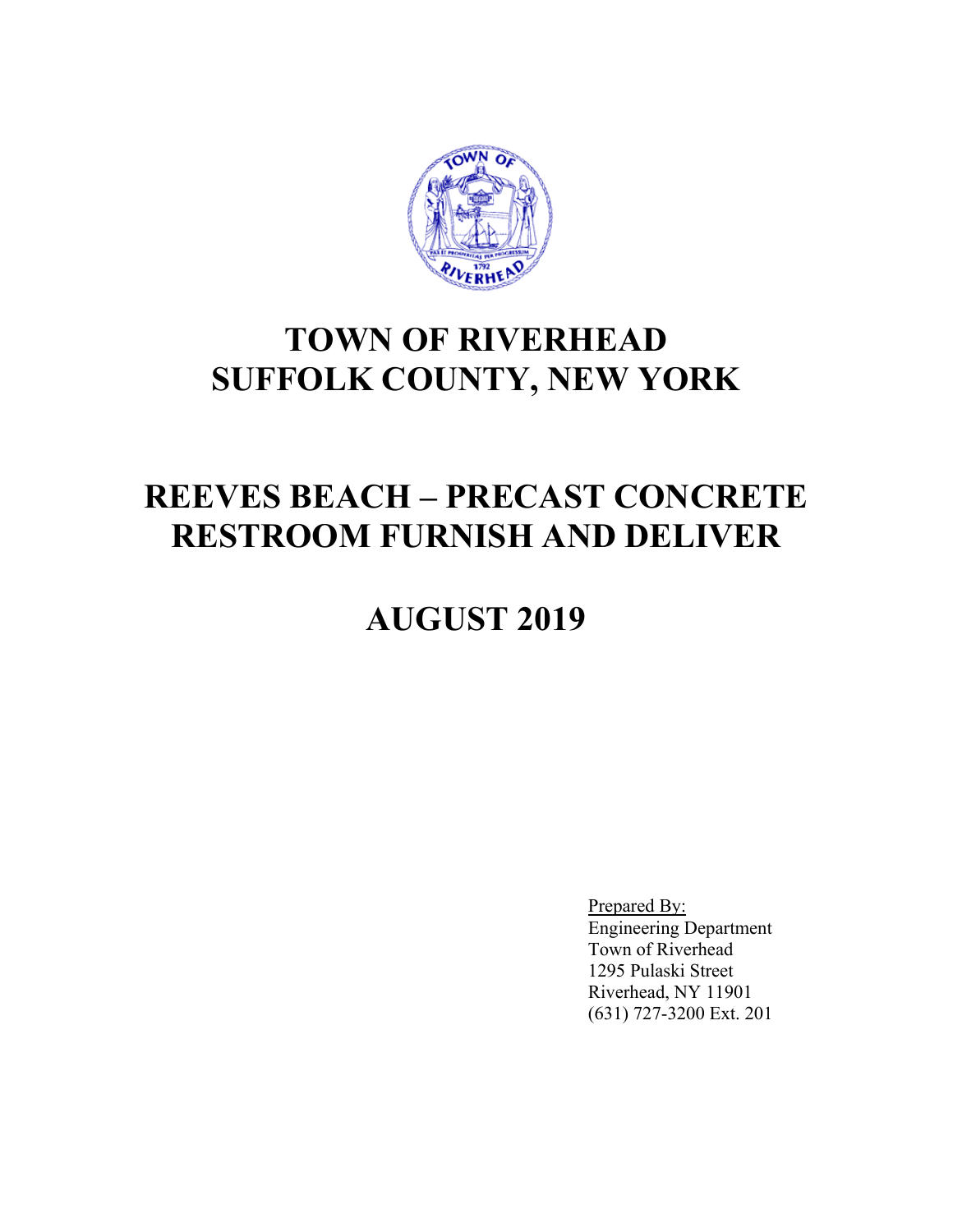

## TOWN OF RIVERHEAD

*Laura Jens-Smith, Supervisor* 200 Howell Avenue Riverhead, New York 11901-2596 631-727-3200

### BID # REEVES BEACH – PRECAST CONCRETE RESTROOM FURNISH AND DELIVER

## **BID FOR: REEVES BEACH – PRECAST CONCRETE RESTROOM FURNISH AND DELIVER**

BIDDERS NAME

BIDDERS ADDRESS

CITY, STATE, ZIP

 $($   $)$ DATE PHONE NUMBER

\_\_\_\_\_\_\_\_\_\_\_\_\_\_\_\_\_\_\_\_\_\_\_\_\_\_\_ EMAIL ADDRESS

In compliance with your advertisement for bids to be opened at **11:30 am on September 12, 2019** and subject to all conditions thereof, the undersigned hereby proposes to furnish the item(s) and/or service(s) itemized in this proposal in accordance with the Notice to Bidders, General Information Agreement and Specifications contained herein on the Bid Proposal Form attached.

Bidder certifies that the prices quoted herein do not include Federal Excise Tax or any Federal, New York State or City Sales Tax and are not higher than prices charged to any governmental or commercial consumer for like merchandise and/or service; and all prices include shipping and freight charges to any Municipal building or site within the Town of Riverhead.

## (THIS PAGE MUST BE COMPLETED, SIGNED, AND RETURNED WITH BID)

Respectfully submitted,

SIGNED BY:

TITLE: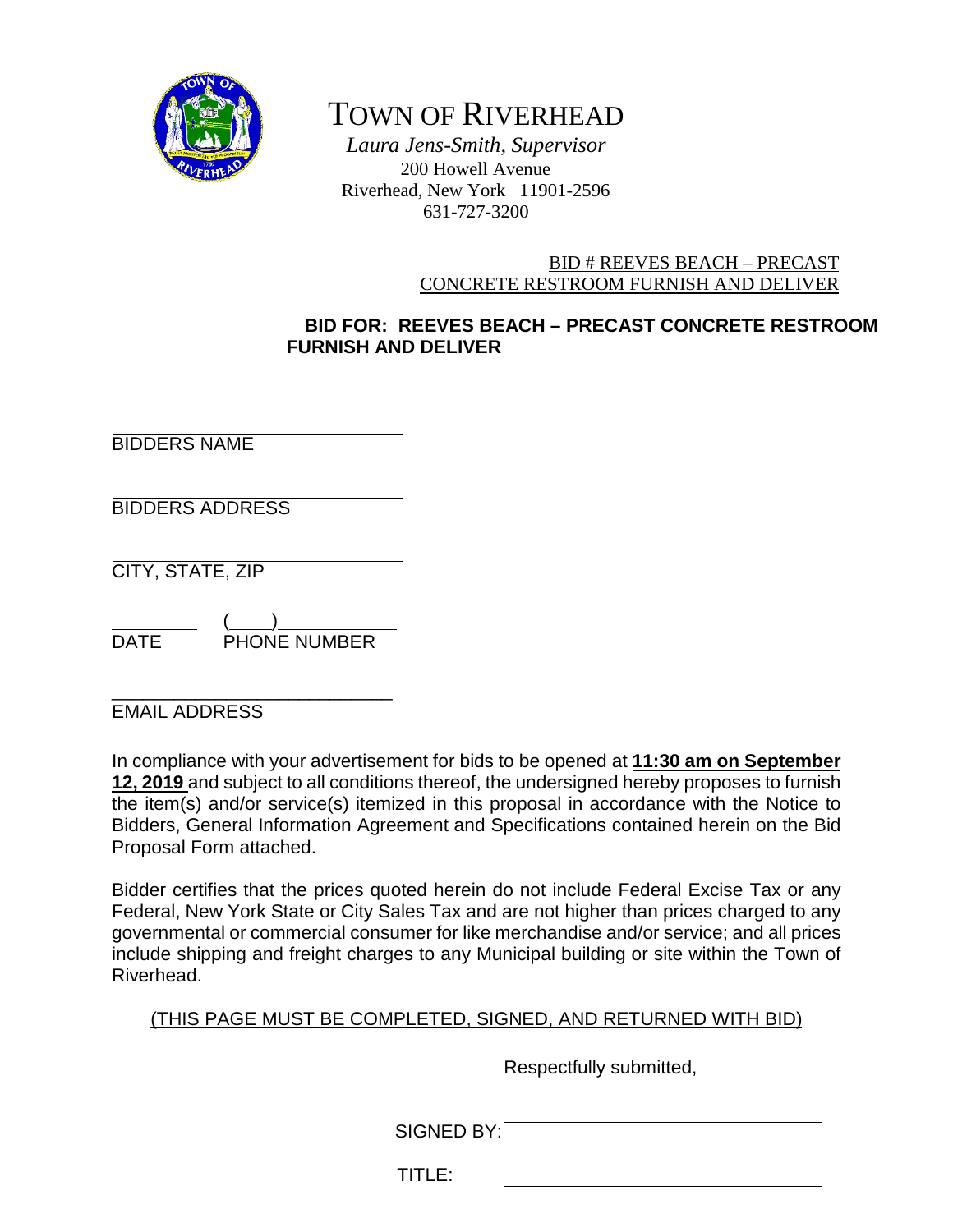## BIDDERS ARE INVITED TO ATTEND BID OPENING

## **TOWN OF RIVERHEAD NOTICE TO BIDDERS**

Sealed bids for the goods, materials, and services set forth in these specifications, **REEVES BEACH – PRECAST CONCRETE RESTROOM FURNISH AND DELIVER** for use in the Town of Riverhead, Riverhead, New York will be received at the Office of the Town Clerk, Riverhead Town Hall, 200 Howell Avenue, Riverhead, New York until **4:00 pm on September 11, 2019** and will be publicly opened and read aloud at **11:30 am on September 12, 2019**.

Specifications and guidelines for submission are available on the Town of Riverhead website at [www.townofriverheadny.gov.](http://www.townofriverheadny.gov/) on or about August 28th, 2019. Click on "Bid Requests" and follow the instructions to register.

All bids must be submitted on the bid form provided. Any and all exceptions to the specifications must be listed on a separate sheet of paper, bearing the designation **'EXCEPTIONS TO THE SPECIFICATIONS'** and attached to the bid form.

All bids must be submitted to the Office of the Town Clerk at the address stated above in a sealed envelope clearly marked **REEVES BEACH – PRECAST CONCRETE RESTROOM FURNISH AND DELIVER.**

Please take notice that the Town Board reserves the right to reject in whole or in part any or all bids, waive any informality in the bids, and accept the bid which is deemed most favorable in the interest of the Town of Riverhead. The Town Board will use its discretion to make judgmental determination as to its best estimate of the lowest bidder. Note: Bid responses must be delivered to the Office of the Town Clerk at the address above. The Town may decline to accept, deem untimely, and/or reject any bid response/proposal that is not delivered to the Office of the Town Clerk.

> BY ORDER OF THE TOWN BOARD OF THE TOWN OF RIVERHEAD

DIANE M. WILHELM, Town Clerk

Dated: August 20, 2019

X:\Projects\Recreation Department\Beaches Marinas\Reeves Beach\2019 Restroom Replacement\Town Specs - Furnish and Deliver Only\2019 August Reeves Beach Precast Restroom Furnish and Deliver.docx

VV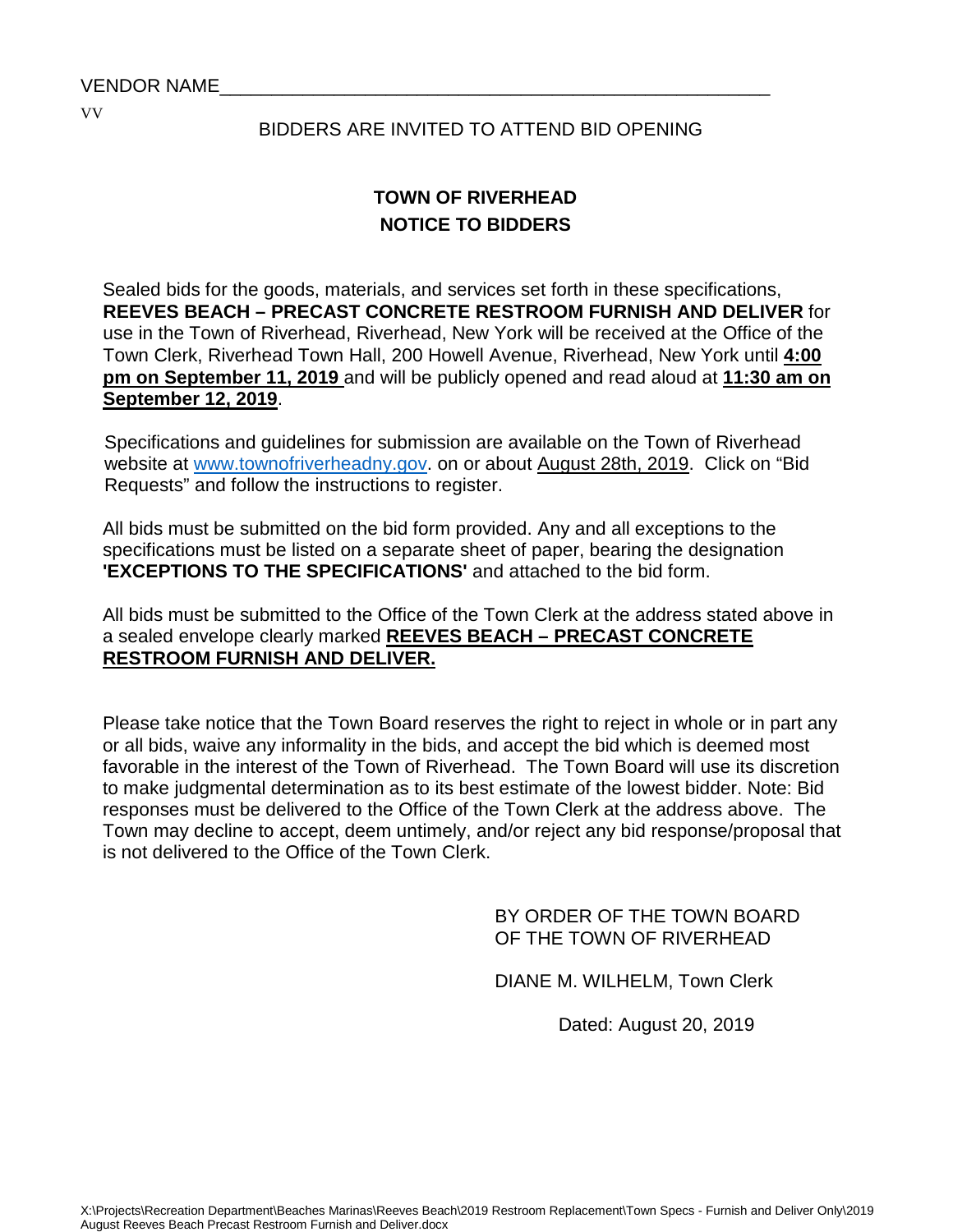## **TOWN OF RIVERHEAD BID**

## **REEVES BEACH – PRECAST CONCRETE RESTROOM FURNISH AND DELIVER**

### GENERAL BID SPECIFICATIONS

### **1. General Instructions**

Bidders shall be responsible to carefully examine the bid specifications. These specifications require the doing of all things necessary or proper for, or incidental to the furnishing and/or delivery of said good and materials set forth in the specifications below. All things not expressly mentioned in these specifications, but involved in carrying out their intent are required by these bid specifications; and the vendor shall perform the same as though they were specifically mentioned, described and delineated. Read all documents contained in the bid specifications.

Bidders are responsible for submitting their bids to the appropriate location at or prior to the time indicated in the specifications. **No bids will be accepted after the designated time or date indicated in the bid specifications.** It is suggested that registered mail be used to submit bids. Delay in mail delivery is not an exception to the receipt of a bid.

A copy of the official bid documents may be obtained at the Town's website: [www.townofriverheadnv.gov.](http://www.townofriverheadnv.gov/) In addition to obtaining the official bid documents, any and all addendum pertaining to a particular bid or RFP are posted on the Town website referenced above-log and scroll to bid for **REEVES BEACH – PRECAST CONCRETE RESTROOM FURNISH AND DELIVER** . It is incumbent upon all potential bidders to view all posted addenda prior to the bid close date.

Any questions or clarification to the bid specifications or technical specifications must be submitted by email to the Assistant Town Engineer, Ernesto Rosini, P.E.: [rosini@townofriverheadny.gov](mailto:rosini@townofriverheadny.gov) prior to the bid opening, **unless otherwise stated\*.** Such questions must be in the possession of the Purchasing Agent at least 72 hours prior to the bid opening, **unless otherwise stated\*. Verbal questions will not be entertained.** 

**Bidders must submit one original copy of their bids.** The original must be sealed and clearly marked **"REEVES BEACH – PRECAST CONCRETE RESTROOM FURNISH AND DELIVER ".** All bids shall be made out on the proposal forms attached hereto and all the attached certificates must be completed and signed in compliance with the provisions of Section 103-d of the New York State General Municipal Law (Statement of Non-Collusion in Bids); New York State Finance Law 139-L(\*effective January 1, 2019 workplace policy for sexual harassment prevention see also Labor Law 201-G); and New York State Finance Law § 165-a (Iran Divestment Act). Note, with respect to the Iran Divestment Act Certification, each bidder and each person signing on behalf of any bidder certifies, and in the case of a joint bid each party thereto certifies as to its own organization, under penalty of perjury, that to the best of its knowledge and belief that each bidder is not on the list created pursuant to paragraph (b) of subdivision 3 of section 165-a of the state finance law. All bids must be filled out in ink, or be typewritten. Bids submitted in pencil will be rejected as unresponsive. Bids which have been corrected by white out or cross out, and have not been initialed and/or dated will be rejected as unresponsive. Bid Responses may be rejected if they show any omission, irregularity, alteration of form, addition, condition, unresponsiveness, or unbalance.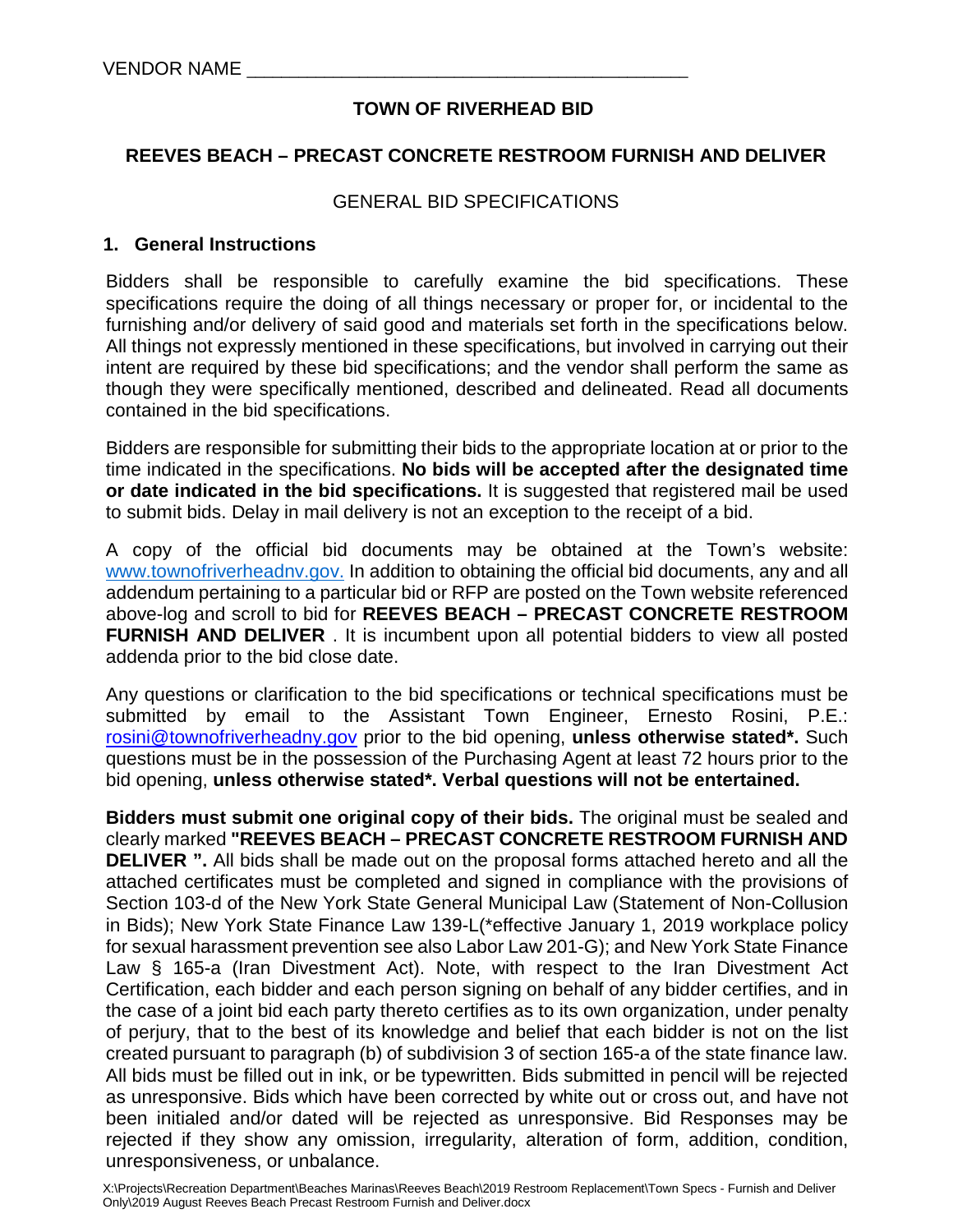To the extent applicable, samples may be requested by the Town for the purpose of product evaluation. It is understood that samples will be provided at **no** charge to the Town and will be returned, when requested, within 30 days after the evaluation is completed, at the expense of the vendor. All samples left longer than 30 days after the evaluation period will be discarded.

The Purchasing Agent, and/or his/her designee, shall be the only one authorized to make changes or alterations to anything contained in these specifications. As stated above, any changes shall be posted as an addendum on the following website: changes shall be posted as an addendum on the following website: [www.townofriverheadny.gov.](http://www.townofriverheadny.gov/) The Purchasing Agent reserves the right to reject all bids, parts of all bids, or all bids for any one or more items or contractual services included in the proposed contract, when such rejection is in the best interest of the Town. The contract will be awarded to the RESPONSIBLE BIDDER offering the best price, availability to supply good/parts within the requested time frames, and location/proximity to the Town's Highway Department (Highway Maintenance Garage is located at 1177 Osborne Avenue, Riverhead, NY). A responsible bidder is a manufacturer, producer, dealer, vendor, or bona fide manufacturer's agent who has demonstrated judgment and integrity, is of good reputation, experienced in his work, whose record of past performance in the trade is established as satisfactory, and whose financial status is such to provide no risk to the Town of Riverhead in its contractual relations.

No bidder may withdraw a bid within forty-five (45) days after the actual date of the bid opening. Any bidder who does not honor their bid within the forty-five (45) days may be barred from bidding in any jurisdiction in New York State.

Bidders who are required to adhere to the prevailing wage schedule shall obtain and maintain a current schedule from the New York State Department of Labor for the entire term of the contract. The Town may audit adherence to this schedule at any time during or after the contract period.

## **2. Bid Costs and Expenses**

 The Town of Riverhead will not pay any costs incurred by any bidder ("bidder" and "bidder/contractor" may be used interchangeably in these specifications.) associated with any aspect of responding to the request for bids, including bid preparation, printing or delivery, or negotiation process.

## **3. Bid Expiration Date**

Prices quoted in the bid shall remain fixed and binding on the Bidder for at least one (1) year from the date of the signed contract. The Town of Riverhead reserves the right to ask for an extension of time if needed.

## **4. Non-Conforming Bids**

Non-conforming Bids will not be considered. Non-conforming bids are defined as those that do not meet the requirements of the bid specification. The determination of whether a bid requirement is substantive or a mere formality shall reside solely within the Town of Riverhead.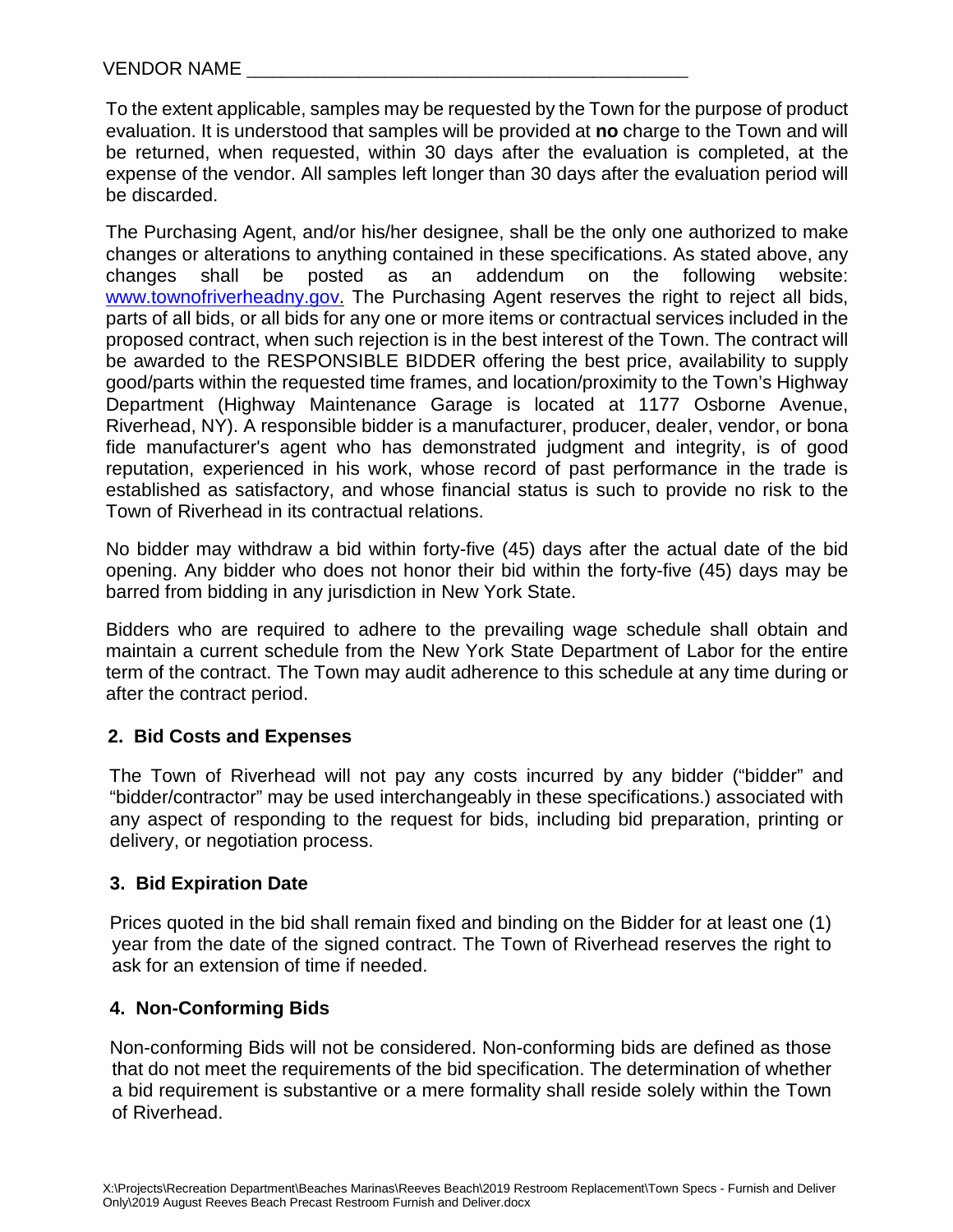## **5. Sub-Contracting**

The bidder/bidder/contractor selected shall be solely responsible for contractual performance and bidder/contractor assumes all responsibility for the material supplied, quality of material and quality of work performed under this contract.

## **6. Discrepancies and Omissions**

Bidder/Contractor is fully responsible for the completeness and accuracy of their bid, and for examining this bid and all addenda. Failure to do so will be at the sole risk of bidder/contractor. Should bidder/contractor find discrepancies, omissions, unclear or ambiguous intent or meaning, or should any questions arise concerning this request for bid, bidder/contractor shall notify the PURCHASING AGENT, in writing, of such findings at least five (5) days before the bid opening. This will allow issuance of any necessary addenda. It will also help prevent the opening of a defective bid and exposure of bidder/contractor's bid upon which award could not be made. All unresolved issues should be addressed in the bid. Protests based on any omission or error, or on the content of the solicitation, will be disallowed if these faults have not been brought to the attention of the Designated Contact, in writing, no later than five (5) calendar days prior to the time set for opening of the bids.

## **7. Town's Right to Reject Bids**

The Town reserves the right to accept or reject any or all bids or any part of any bid, to waive defects, technicalities or any specifications (whether they be in the Town's specifications or bidder/contractor's response), to sit and act as sole judge of the merit and qualifications of each product or service offered, or to solicit new bids on the same product or service or modification of said product or service which may include portions of these originally proposed specifications as the Town may deem necessary in the best interest of the Town.

## **8. Town's Right to Cancel Solicitation**

The Town reserves the right to cancel this solicitation at any time during the procurement process, for any reason or for no reason. The Town makes no commitments expressed or implied, that this process will result in a business transaction with any bidder/contractor.

## **9. Notification of Withdrawal of Bid**

Bidder/Contractor may modify or withdraw its bid by written request, provided that both bid and request is received by the Town prior to the bid due date. Bids may be resubmitted in accordance with the Bid Notice due date in order to be considered further. Bids become the property of the Town at the bid submission deadline. All bids received are considered firm offers at that time.

## **10. Exceptions to the Bid Specifications**

Any exceptions to the Bid Specifications or the Town's terms and conditions, must be highlighted and included in writing in the bid. Acceptance of exceptions is within the sole discretion of the evaluation of the Town.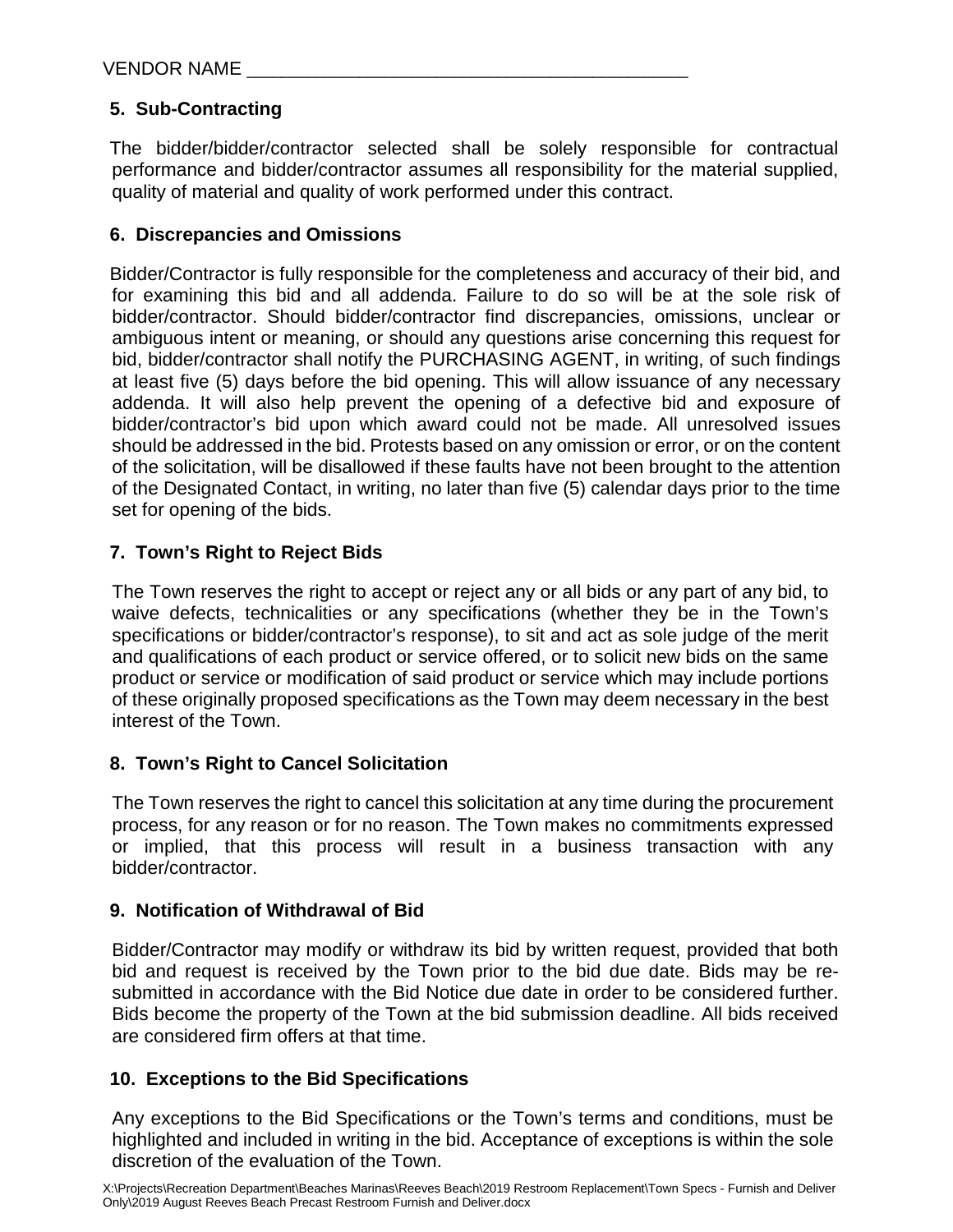## **11. Award of Contract**

The final award of a contract is subject to approval by the Town. The Town has the sole right to select the successful bidder/contractor(s) for award, to reject any bid as unsatisfactory or non- responsive, to award a contract to other than the lowest priced bid, to award multiple contracts, or not to award a contract. Notice in writing to a bidder/contractor of the acceptance of its bid by the Town will constitute a contract, and no bidder/contractor will acquire any legal or equitable rights or privileges until the occurrence of such event.

## **12. Contract Terms and Conditions**

The term of the contract between the successful bidder and the Town shall be for one (1) year. At the end of the contract period, the contract may be extended (not to exceed 1 one (1) year extension) upon the same terms and conditions at the sole discretion of the Town of Riverhead and with the consent of the bidder/contractor. The Town also reserves the right to cancel this contract at any time without notice.

## **13. Pick-up and Delivery**

In the event that the lowest qualified bidder for an Item is unable or unwilling to supply, load, deliver, as the case may be, or the material is determined to be unsatisfactory, the Town reserves the right to purchase in the open market or through such other available means, including but not limited to General Municipal Law 103(16) or through a Joint/Cooperative Purchasing Agreement. Unless a different schedule or time frame has been set forth in the Technical Specifications, all materials and/or services must be available within twenty four (24) to thirty six (36) hours of placement of order. Notwithstanding the above, the Town and bidder/contractor may agree to a scheduled date of delivery beyond the time parameters above. Again, in the event that the bidder/contractor fails to adhere to the agreed upon schedule for pick up or delivery of material, the Town reserves the right to purchase the product elsewhere. IMPORTANT, the bidder/contractor shall be liable for any excess cost to the Town due to bidder/contractor's failure to comply with the pickup or delivery provisions set forth herein

## **14. Invoices & Payments**

- a. The bidder/contractor shall either accept a Town issued credit card or the bidder/contractor shall put the item(s) "on account" and submit an invoice for payment to the Town-all invoices must be submitted within 30 days of delivery or acceptance of material or services. **The bidder/contractor shall not accept cash payment for any item.**
- b. All invoices, vouchers, packing slips and any correspondence shall include the following: date/time; description of item; identify the Town employee accepting the delivery or picking up the item. All invoices shall be submitted for payment to:

**Town Hall 200 Howell Ave. Riverhead, NY 11901**

#### **Every invoice must identify the employee receiving the item.**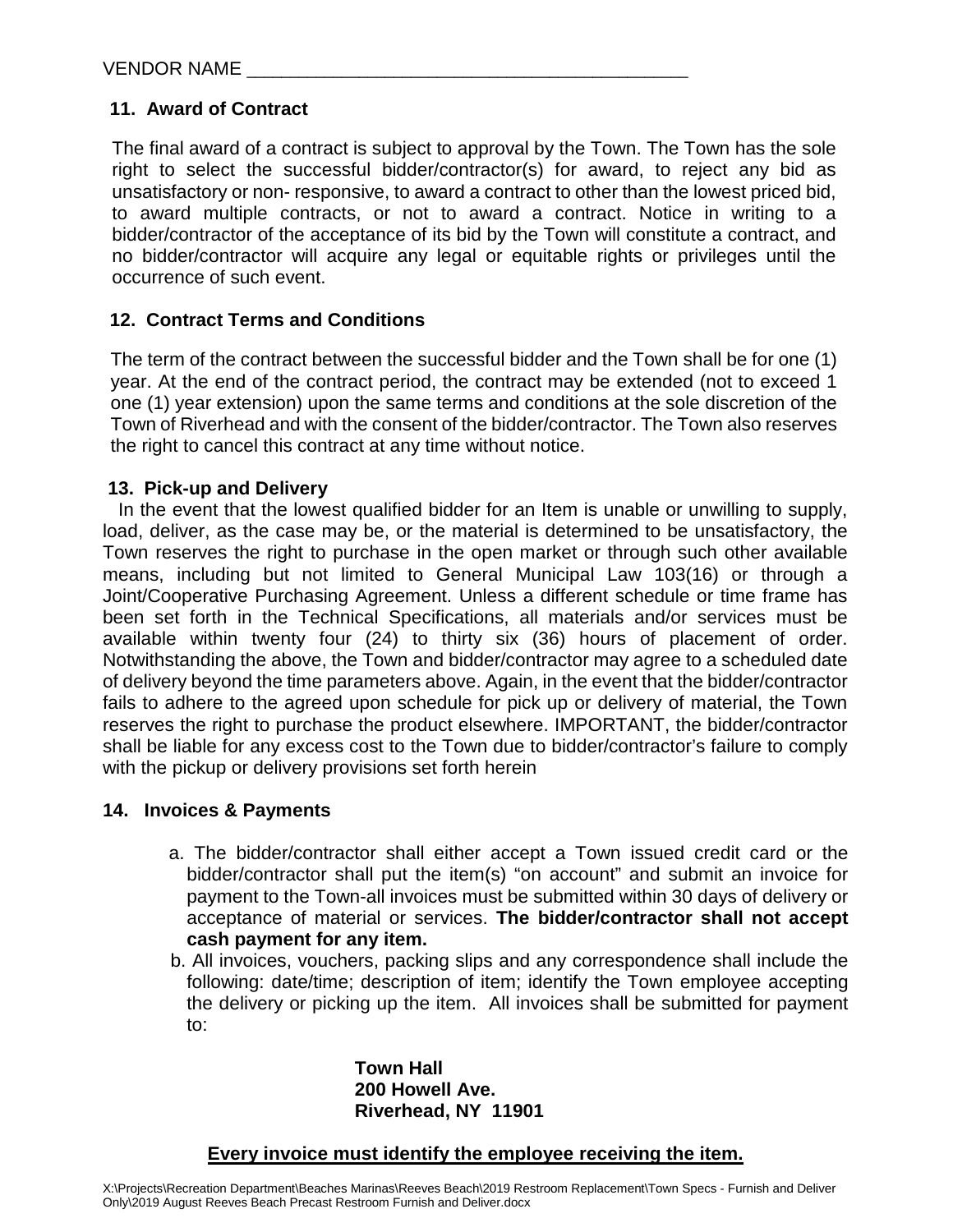## **15. Independent Bidder/contractors**

The parties to the contract shall be independent bidder/contractors to one another, and nothing herein shall be deemed to cause this agreement to create an agency, partnership, joint venture or employment relationship between parties. Each party shall be responsible for compliance with all applicable workers compensation, unemployment, disability insurance, social security withholding and all other similar matters. Neither party shall be liable for any debts, accounts, obligations or other liability whatsoever of the other party or any other obligation of the other party to pay on the behalf of its employees or to withhold from any compensation paid to such employees any social benefits, workers compensation insurance premiums or any income or other similar taxes.

## **16. Licenses and Permits**

In performance of the contract, the bidder/contractor will be required to comply with all applicable federal, state and local laws, ordinances, codes, and regulations. The cost of permits and other relevant costs required in the performance of the contract shall be borne by the successful bidder/contractor. The bidder/contractor shall be properly licensed and authorized to transact business in the State of New York.

## **17. Notice**

Any notice to the Town of Riverhead required under the contract shall be sent to:

**Purchasing Agent Town of Riverhead 200 Howell Avenue Riverhead, NY 11901**

## **18. Indemnification**

a. General Indemnification**:**

By submitting a bid, the proposing bidder/contractor agrees that in the event it is awarded a contract, it will indemnify and otherwise hold harmless the Town of Riverhead, its agents and employees from any and all liability, suits, actions, or claims, together with all costs, expenses for attorney's fees, arising out of the bidder/contractor's its agents and employees' performance work or services in connection with the contract, regardless of whether such suits, actions, claims or liabilities are based upon acts or failures to act attributable, whole or part, to the Town, its employees or agents.

b. Insurance

i. Bidder/contractor recognizes that it is operating as an independent bidder/contractor and that it is liable for any and all losses, penalties, damages, expenses, attorney's fees, judgments, and/or settlements incurred by reason of injury to or death of any and all persons, or injury to any and all property, of any nature, arising out of the bidder/contractor's negligent performance under this contract, and particularly without limiting the foregoing, caused by, resulting from, or arising out of any act of omission on the part of the bidder/contractor in their negligent performance under this contract.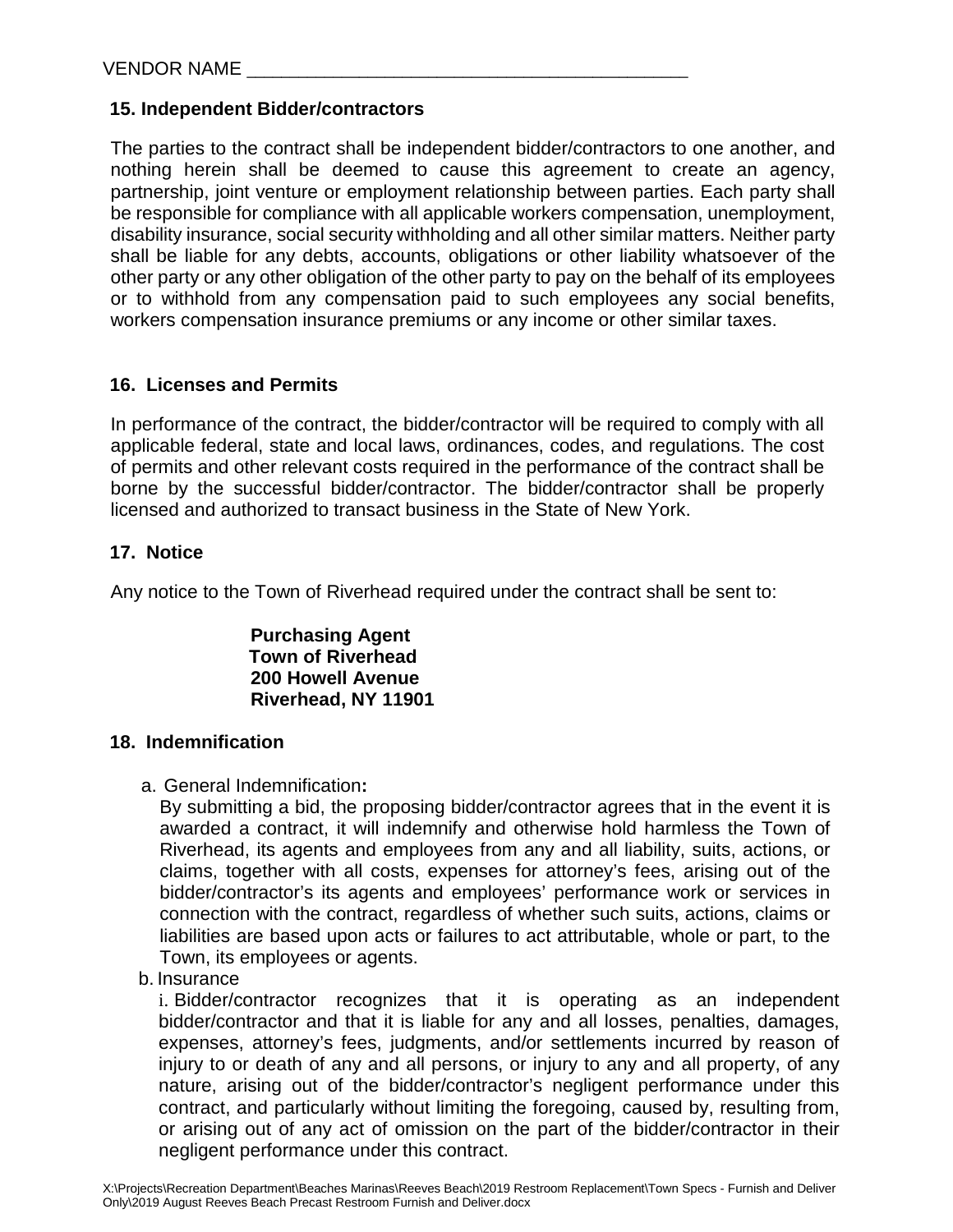The bidder/contractor shall maintain such insurance as will protect against claims under Worker's Compensation Act and from any other claims for damages for personal injury, including death, which may arise from operations under this contract. The bidder/contractor is an independent bidder/contractor and is not an employee of the Town of Riverhead. During the term of this contract, the bidder/contractor shall, at its own expense, carry insurance minimum limits as Upon award of bid, bidder/contractor shall provide a copy of all insurance certificates identified below (a, b, c) within thirty six hours of notification of successful bid and prior to commencement of any services identified in the contract/bid specification: a. Proof of Comprehensive General Liability Insurance, including products completed, contractual, property and personal injury in the amount of \$1,000,000.00 per occurrence and \$2,000,000.00 in the aggregate; and b. Proof of professional liability insurance in the amount of (\$1,000,000.00.); and c. Proof of Automotive/Equipment Liability (Bodily Injury and Property Damage) insurance in the amount of \$100,000 (per occurrence)/\$300,000 (total). In the event the bidder/contractor fails to provide the insurance required information, the Town may cancel the award and award to the next lowest bidder.

## **19. Piggybacking Clause Method of Award**

The contract, if awarded, will be to the lowest responsive/responsible bidder(s) in part or in whole who meet(s) all the terms of the specifications. The TOWN guarantees no minimum or maximum purchases or contracts as a result of award of this bid. The Town of Riverhead reserves the right to allow all municipal and not for profit organizations authorized under the General Municipal Laws of the State of New York, to purchase any goods and/or services awarded as a result of this bid in accordance with the latest amendments to NYS GML 100 through 104. However, it is understood that the extension of such contracts are at the discretion of the vendor and the vendor is only bound to any contract between the Town of Riverhead and the vendor. Additionally, the TOWN reserves the right to purchase any goods or services included as a part of this bid from any means legally available to it, including cooperative and/or joint purchasing agreements with other Counties, Towns, Villages, Districts pursuant applicable provisions of the laws of New York State.

#### **20. Assignment**

The Contract resulting from this bid and the compensation, which may become due thereunder are not assignable except with prior written approval of the Town.

#### **21. Interpretation**

The Contract resulting from this Solicitation shall be construed under the laws of the State of New York.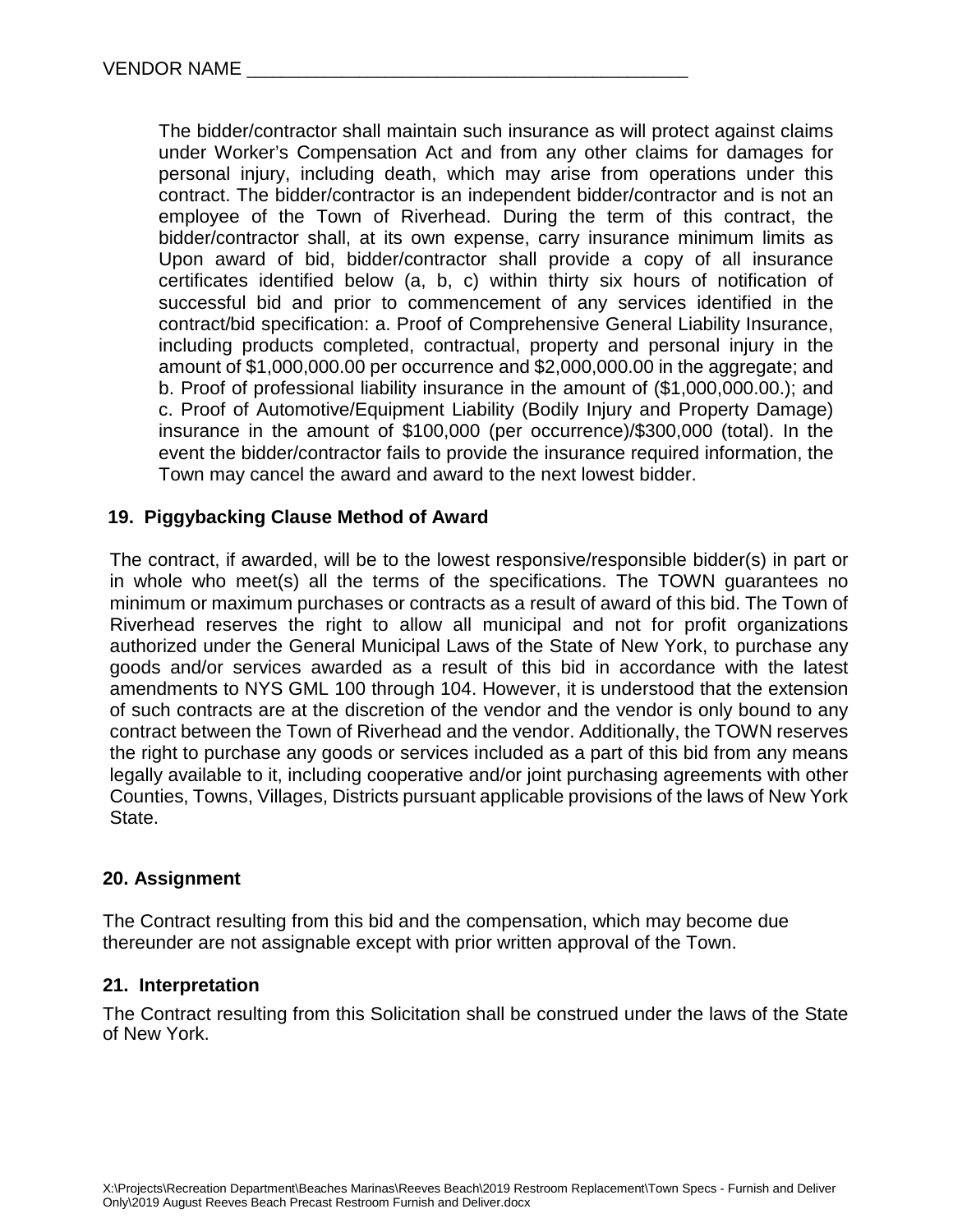

## TOWN OF RIVERHEAD SUFFOLK COUNTY, NEW YORK

## REEVES BEACH – PRECAST CONCRETE RESTROOM FURNISH AND DELIVER

Technical Specifications

## AUGUST 2019

Prepared By: Engineering Department Town of Riverhead 1295 Pulaski Street Riverhead, NY 11901 (631) 727-3200 Ext. 201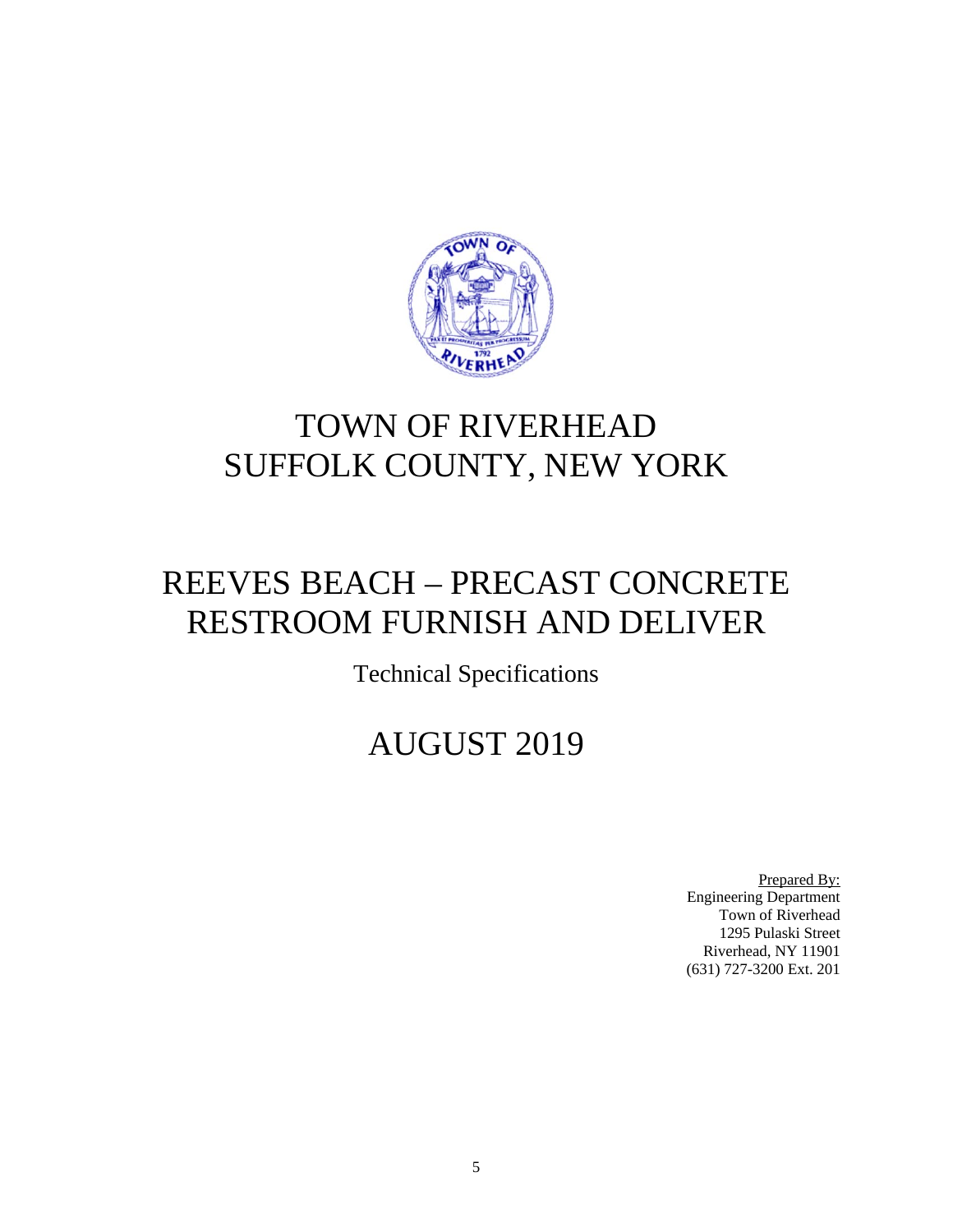## ITEM 1 PRE-ENGINEERED PRECAST RESTROOM

## **SECTION 1 – GENERAL**

## **1.1 SUMMARY**

Contractor shall furnish and deliver a precast concrete transportable restroom. Building to be delivered and placed (by town) on town-prepared foundation in accordance with manufacturer's recommendations and approved by New York State Licensed Professional Engineer. Precast building to be EASI-SET® brand Restroom Model Carson Flush Unisex Toilet w/Chase Gabled Style Roof as manufactured by a licensed producer of Easi-Set Buildings, or Versa-Set® Standard Modular Panelized Building as manufactured by a licensed producer of Versa-Set Buildings or Town of Riverhead approved equal. Manufacturer to provide building with all necessary openings as specified by town in conformance with manufacturer's structural requirements. A sample floor plan is included.

## **1.2 REFERENCES**

- A. ACI-318-11: Building Code Requirements for Structural Concrete and Commentary
- B. ASCE/SEI 7-10: Minimum Design Loads for Buildings and Other Structures
- C. IBC 2012: International Building Code
- D. PCI Design Handbook, 7th Edition
- E. Concrete Reinforcing Institute, Manual of Standard Practice

F. UL-752 (Test Method level 5) for bullet resistance certified by a military approved laboratory.

- G. 2010 ADA Standards for Accessible Design
- H. International Plumbing Code (IPC) and National Electrical Code (NEC)

## **1.3 SYSTEM DESCRIPTION**

#### **DESIGN REQUIREMENTS**

A. Building Dimensions:

Exterior: 10'-8" x 17'-6" x 9'-11" (tallest point)

Interior: 7'-2" x 17'-0" x height (varies)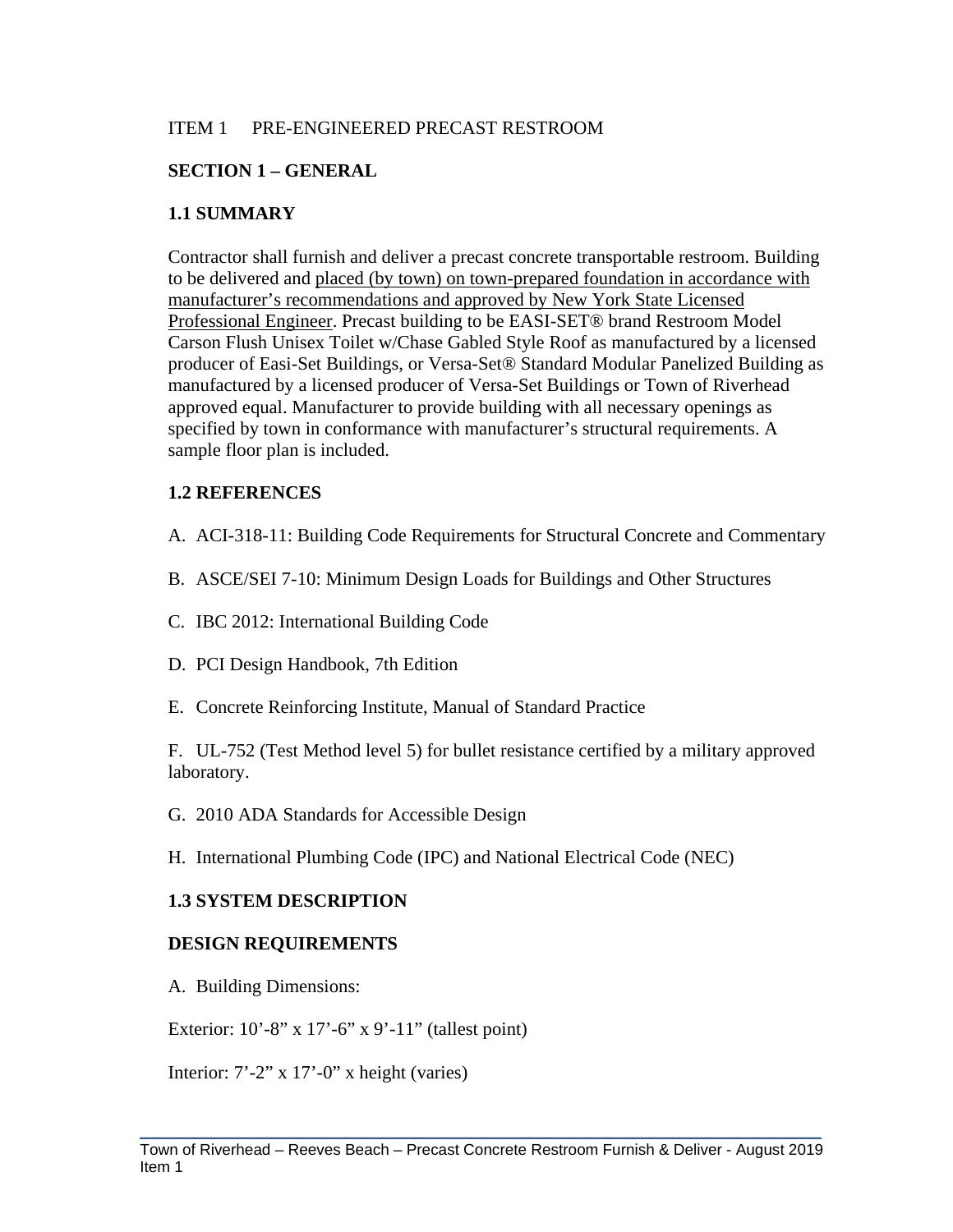- B. Design Loads:
- 1. Seismic Design Category 'C', Risk Design Category II
- 2. Roof Live Load (Snow) 30 PSF
- 3. Floor Live Load 100 PSF

4. Wind Loading\* – 115 MPH \*Design loads relate to precast components only, not accessories (i.e. doors, windows, vents, etc.)

C. Roof: Gabled style roof. Roof panels shall overhang on all sides to prevent water intrusion. The pitch of the roof shall be 3/12. The roof standard finish is a simulated cedar shake.

D. Roof panels, floor, and wall panels must each be produced as single component monolithic panels. No floor or vertical wall joints will be allowed, except at perimeter interfaces, corners and partitions. Wall panels shall be set on top of floor panel.

E. Wall-to-Floor interior surface joints along the perimeter of each restroom and partitions (if precast) must contain the locked-in, easy clean-out radius coving. The 3/8" (recessed) x 2" cove must be continuous around the interior of the restroom and along the sides of any precast partitions. Apply 5,000 PSI (minimum) non-shrink, nonmetallic grout to the cove, finishing the grout to form a flush 1" minimum radius.

## **1.4 SUBMITTALS**

A. Engineering calculations & plans designed and sealed by a New York State licensed professional engineer, shall be submitted for approval by the town, prior to any manufacturing of said precast restroom.

B. Manufacturers' product literature shall be provided for all plumbing, electrical and miscellaneous installed fixtures demonstrating compliance with these specifications

## **1.5 QUALITY ASSURANCE**

A. The precast concrete building producer shall be a plant-certified member of either the National Precast Concrete Association (NPCA), The Precast/Prestressed Concrete Institute (PCI), or equal.

B. Manufacturer shall provide references for a minimum of five pre-engineered/premanufactured structure buildings within the last five years of business.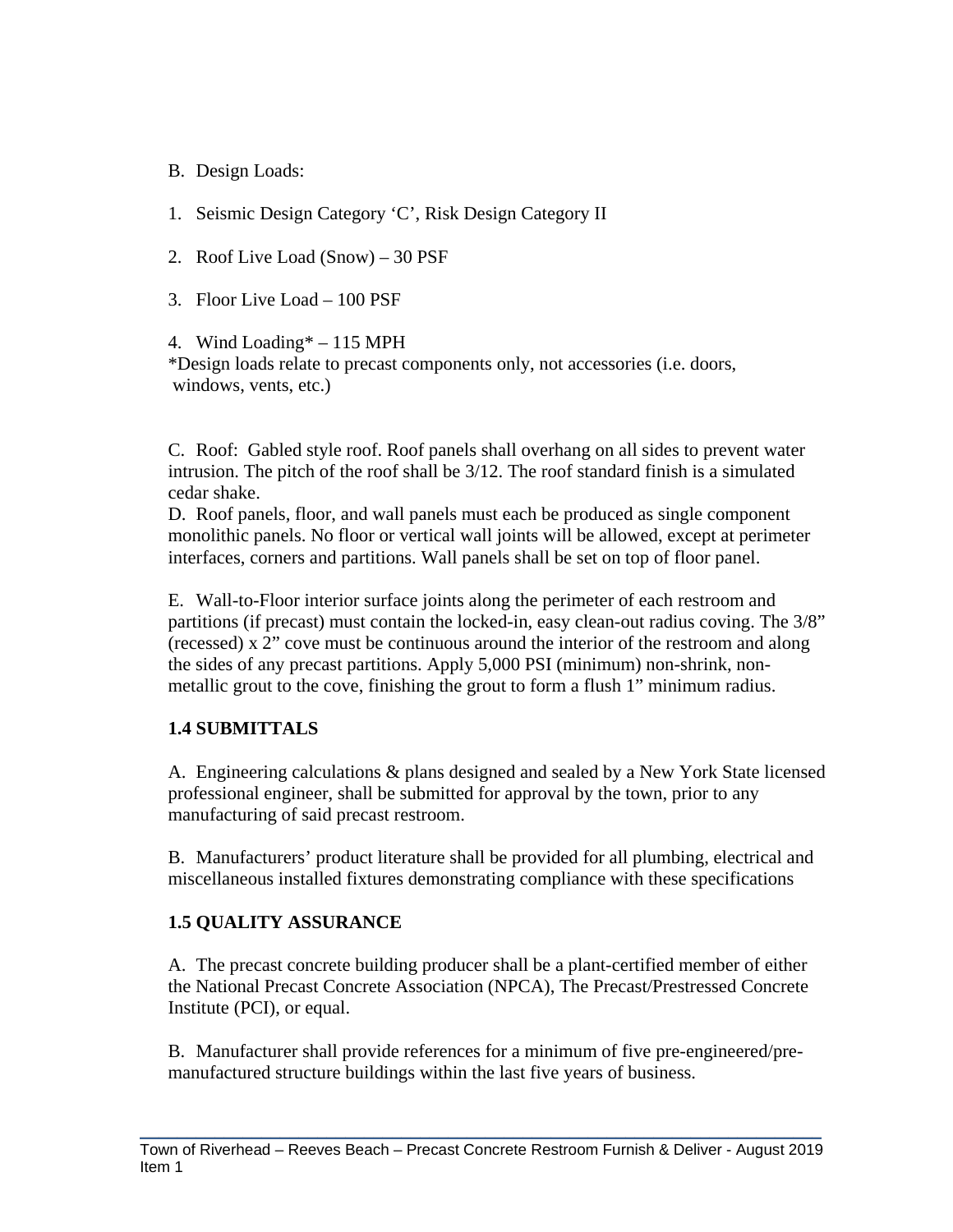C. The Town of Riverhead shall provide here in soil testing information. The soil information presented in no way represents information representative of the entire site, but is provided to the prospective bidders for informational purposes only.

## **SECTION 2 – PRODUCTS**

## **2.1 MATERIALS**

A. Concrete: Steel-reinforced, 5000 PSI minimum 28-day compressive strength, airentrained (ASTM C260).

B. Reinforcing Steel: ASTM A615, grade 60 unless otherwise specified. Welded wire fabric: ASTM 185, Grade 65

C. Walls shall be a min 4 3/4" thick. Building shall be leak proof and corrosion proof with a 2 hour fire rating. Wall panels shall have a natural concrete, uniform interior broom finish. Exterior shall have an exposed aggregate finish with smooth concrete bands at the corners.

D. Roof thickness shall vary and slope away from the door. Roof shall have a minimum 3" overhang on all sides, and a continuous, built in drip edge. Roof edge shall have a smooth form finish.

E. Panel-to-Panel, Panel-to-Roof and Panel-to-Floor connections shall be A36/A709- 36 zinc plated steel, with a minimum dimension of 5"x5"x1/2". Washers shall be zinc plated A36 steel 3"x3"x1/4" with (1) 9/16" hole. Bolts shall be 1/2" diameter ASTM A449 Grade 5 with locking washer.

F. Panel-to-Roof and Panel-to-Floor gasket shall be 1" wide x 1/2" thick closed cell neoprene NYSDOT 705.08

## **2.2 ACCESSORIES AND FIXTURES**

A. Doors and Frames: Shall comply with Steel Door Institute "Recommended Specifications for Standard Steel Doors and Frames" (SDI-100) and as herein specified. All door and frame galvanizing shall be in accordance with ASTM A924 and A653, minimum coating thickness shall be A60.

1. The buildings shall be equipped with 3'-0" x 6'-8" x 1-3/4" (restroom entry doors)  $\& 2'$ -8" x 6'-8" x 1-3/4" (chase door) thick insulated, 18 gauge, metal doors with 16gauge frames (to meet wall thickness). Doors shall have a flush top cap. Doors and frames shall be factory bonderized and painted with one coat of rust-inhibitive primer and one finish-coat of enamel paint; color to be BOLT BROWN unless otherwise specified.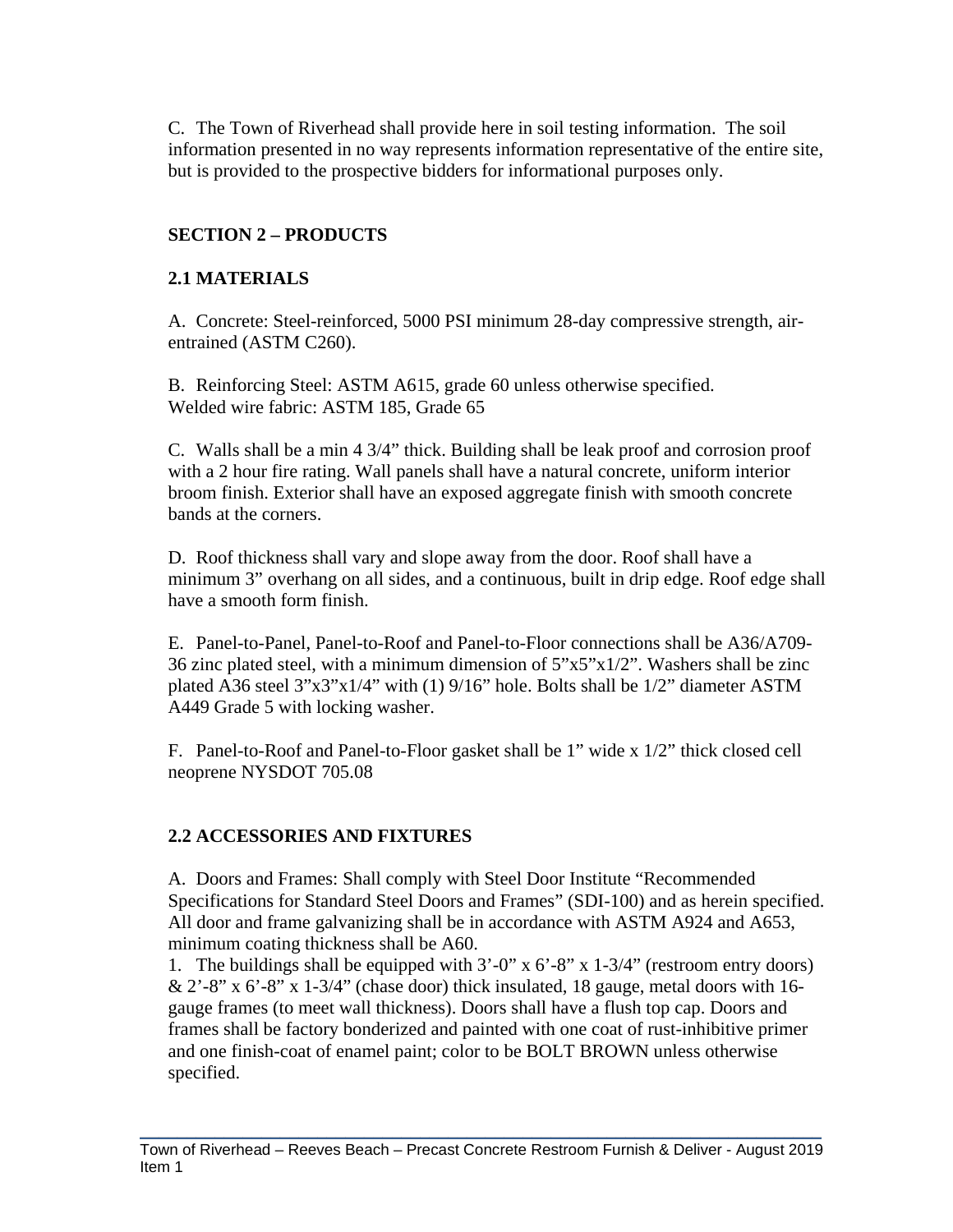2. Doors and frames shall meet SDI standard Level 2, 1¾" heavy duty. Approved manufacturers: Republic, Steelcraft, Ceco, Black Mountain, Pioneer, Curries, Mesker, MPI, Door components or equal Approved distributor: Integrated Entry Systems

B. Door Hardware:

1. Cylindrical Lock: Commercial grade, shall meet requirements of ANSI A156.2, series 4000, UL listed and ADA approved. Zinc dichromate chassis with cast solid zinc levers to resist corrosion. Furnish locks with 6-pin solid brass keyway. Exterior locks and unlocks by key, interior push button lock, released when lever is turned. Manufacturer shall provide a limited lifetime warranty on this product. Approved manufacturers: Design Hardware, or equal

2. Hinges: Self-Closing (spring) Hinges. Shall comply with ANSI A156.17 Grade 1 self closing hinges (3 per door). Hinges shall be Stainless Steel Grade 304 (ANSI K81071F) US32D brushed satin finish. Manufacturer shall provide a lifetime limited warranty. Approved manufacturers: Design Hardware, or equal

3. Door Sweep: Nylon brush door sweep, ANSI/BHMA certified. Sweeps shall have an integral drip edge to repel water from base of door. Sweeps shall be approved for UL 10C positive pressure and suitable for use with fire doors up to three hours. Approved manufacturers: National Guard Products or equal

4. Drip Cap: Aluminum drip cap with minimum projection of  $2\frac{1}{2}$  shall be furnished. Approved Manufacturers: Design Hardware, National Guard Products, or equal

5. Door Stop: ANSI 156.16 approved wall mounted door stop with keeper constructed of a corrosion resistant cast brass material. Finish US26D (626) brushed chrome finish. Approved manufacturers: Don-Jo, Rockwood, or equal

C. Wall Vent: Wall vents will be extruded aluminum, minimum thickness of .125", 6063-T5 alloy. Vents to be supplied with aluminum mesh insect screen and 204-R1 clear anodized finish. Approved manufactures: Sunvent Industries or equal.

D. Windows: Frames shall be constructed from stainless steel. Window glazing will be ¼" translucent Lexan.

## **2.3 Finishes**

A. Interior of Building: Smooth form finish on all interior panel surfaces unless exterior finish is produced using a form liner, then smooth hand-troweled finish.

B. Exterior of Building (standard): Barn board finish on all exterior wall surfaces with a simulated cedar shake roof finish.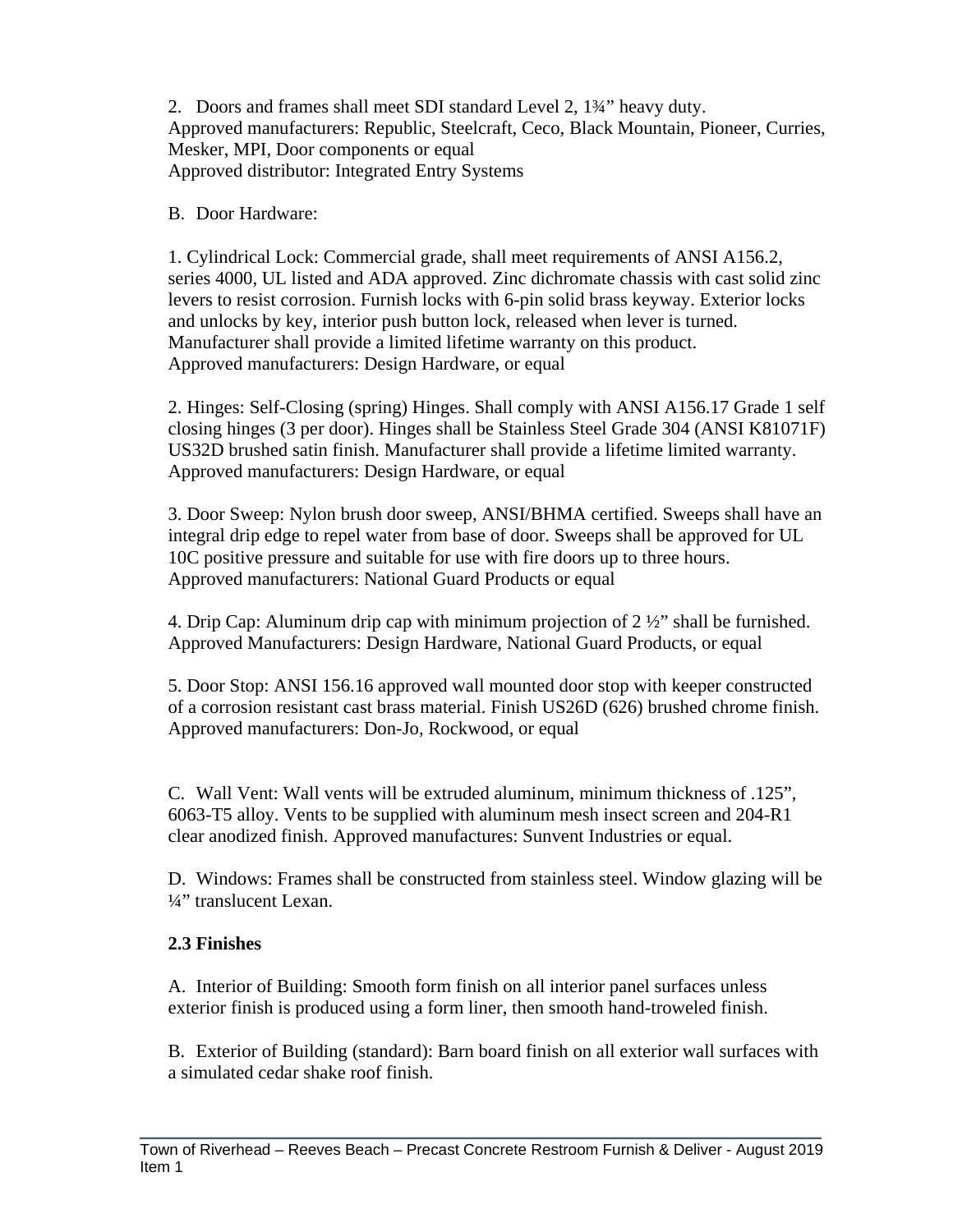## **SECTION 3 – EXECUTION**

## **3.1 SITE PREPARATION (MANUFACTURER'S RECOMMENDATION)**

Work under this section relates to placement of the restroom building by town on a town-prepared foundation and site.

Manufacturer's recommendation of a foundation system must be approved by a New York State Licensed Professional Engineer as well as the town.

Water, electrical, and waste site connections to be located corresponding to the drawings. Connections must allow for easy installation and hookup to building, to be done by the town.

## **3.2 DELIVERY**

The building shall be delivered to site located on Park Road, Riverhead New York 11901.

The bidder is responsible to furnish, deliver, all items as listed in Section 2 of this item.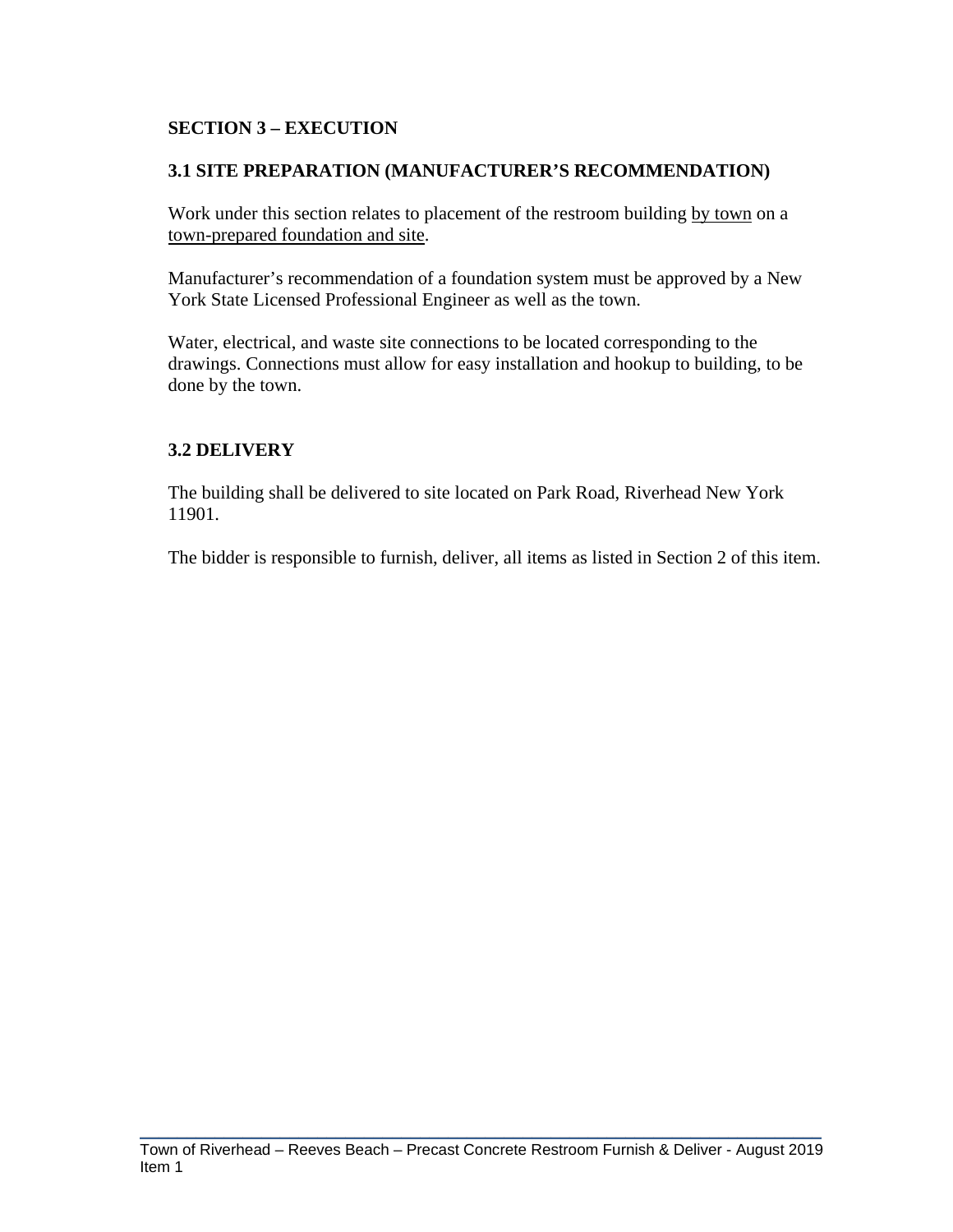## PROJECT: PRODUCT: NON-INSULATED PRECAST BUILDING

DESIGN CRITERIA: CONCRETE PANEL THICKNESS: WALLS: 4-3/4" (INTERIOR & EXTERIOR) ROOF: 6" FLOOR: 8"FINISHES: EXTERIOR: TBD INTERIOR: TBDROOF: TBD PAINT COLORS & COATINGS:DOOR: \*\*<mark>*TO BE DETERMINED*\*\*</mark><br>EXTERIOR WALLS: TBD INTERIOR WALLS: NONEROOF: NONESPECIFICATIONS:APPLICABLE CODES: 1. ACI 318-05, BUILDINGCODE REQUIREMENTS FOR REINFORCED CONCRETE 2. CONCRETE REINFORCING INSTITUTE MANUAL OF STANDARD PRACTICE BASIC WIND SPEED: 90MPHREINFORCING STEEL: ASTM A615-GRADE 60STEEL PLATES AND ANGLES: ASTM A36 CONCRETE STRENGTH: f'c = 5000PSI @ 28 DAYS ALL PC/PC JOINTS 1/4" U.N.O. OR AS NEEDED TO SATISFY FIELD CONDITIONS SAMPLE NOT FOR CONSTRUCTION BIDDING PURPOSE ONLY

| DWN: GCL | $CHK: -$ | <b>SHEET: 1 OF 14</b> |
|----------|----------|-----------------------|

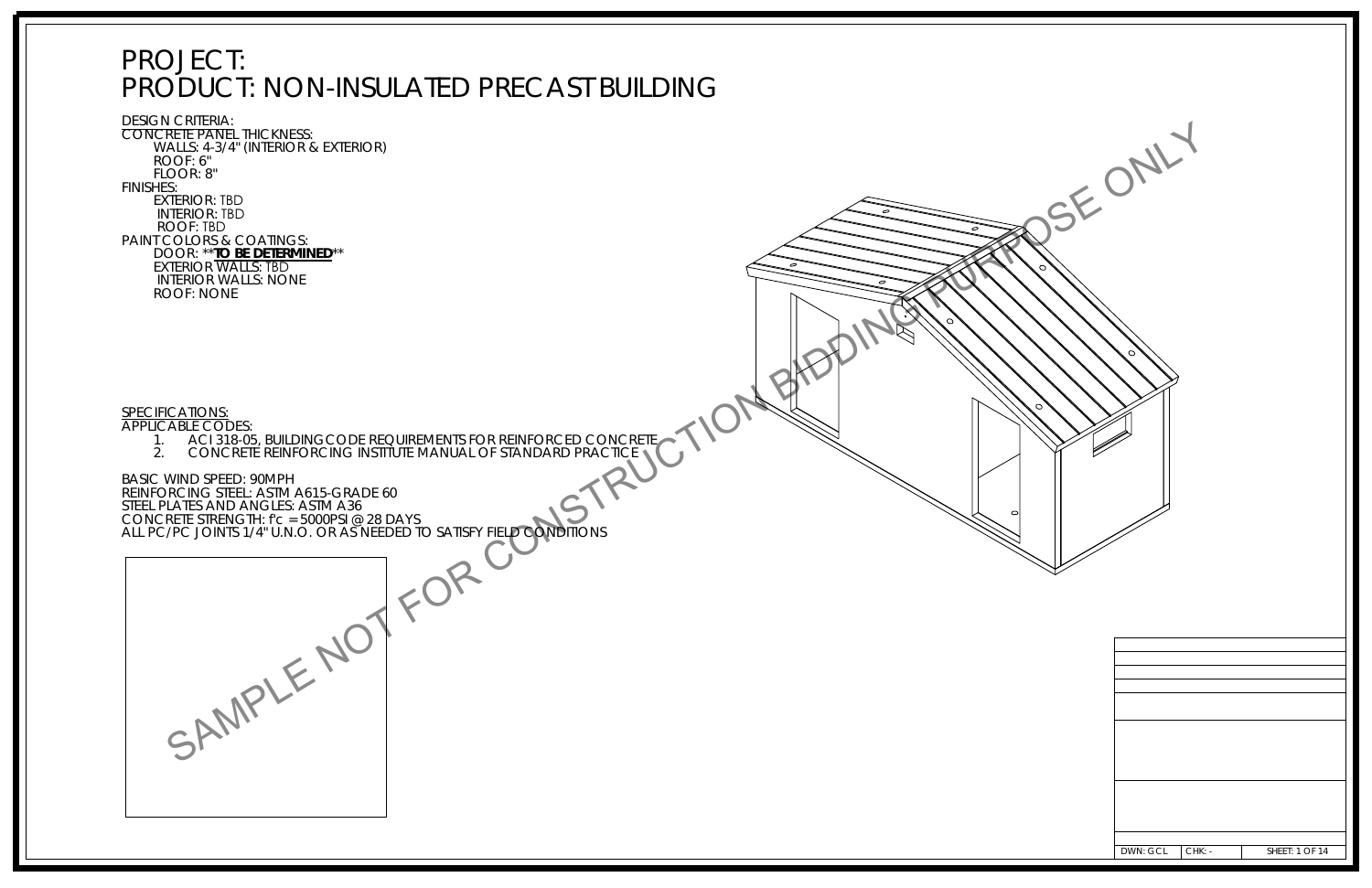

SHEET: 2 OF 14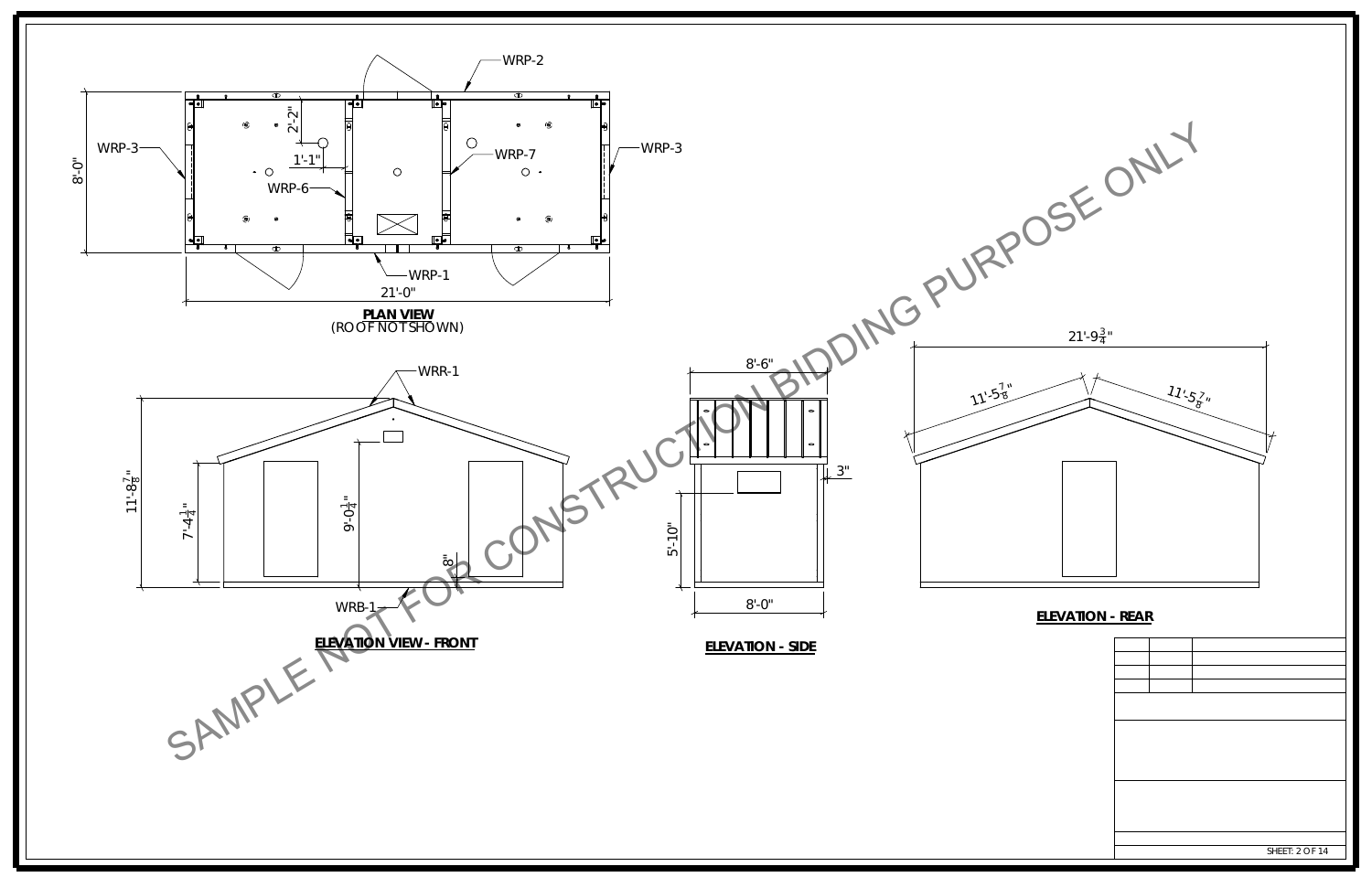

Test Hole #1 3/28/17 0.0'-2.5' Silty sand with gravel (SM) 2.5' - 17.0' Coarse sand with gravel (SP) No GroundWater Encountered Done By Shawn M Baron

 $\omega$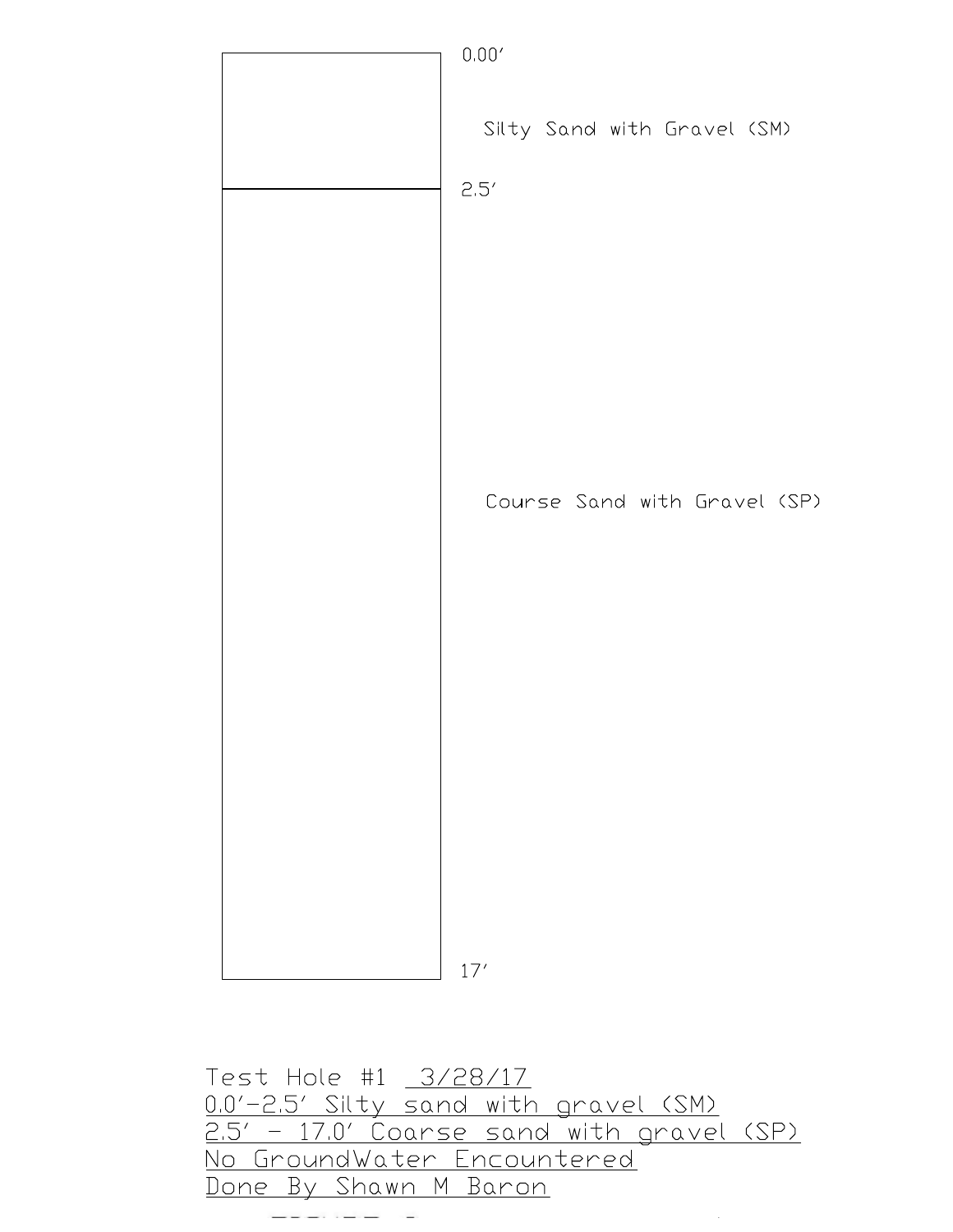#### **TOWN OF RIVERHEAD REEVES BEACH RESTROOM FURNISHING OF PRECAST BUILDING AUGUST 2019 SUFFOLK COUNTY, NEW YORK**

#### **ITEMIZED PROPOSAL**

| Item<br>No. | Unit of<br><b>Measure</b> | Approximate<br><b>Ouantity</b> | <b>Item Description with Unit Price Bid Written in Words</b> | <b>Unit Bid Price</b><br>(Dollars. Cents) | <b>Extended</b><br><b>Amount Bid</b><br>(Dollars, Cents) |
|-------------|---------------------------|--------------------------------|--------------------------------------------------------------|-------------------------------------------|----------------------------------------------------------|
|             | LS                        |                                | <b>Prefabricated Pre-Cast Restroom</b><br>⁄LS                |                                           |                                                          |

**Total Bid (sum of Item 1) Based on Approximate Quantities Extended at the Unit Price Bid Thereon the Sum Of:**

**\_\_\_\_\_\_\_\_\_\_\_\_\_\_\_\_\_\_\_\_\_\_\_\_\_\_\_\_\_\_\_\_\_\_\_\_\_\_\_\_\_\_\_\_\_\_\_\_\_\_\_\_\_\_\_\_\_\_\_\_\_\_\_\_\_\_\_\_\_\_\_\_\_\_\_\_\_\_ \$\_\_\_\_\_\_\_\_\_\_\_\_\_\_\_\_\_\_\_\_\_\_\_\_\_\_\_**

**(Written in Words) (Written in Numbers)**

Note: The Town reserves the right to increase or decrease any of the estimated quantities, or to eliminate entirely any of the work items contained in the Itemized Proposal.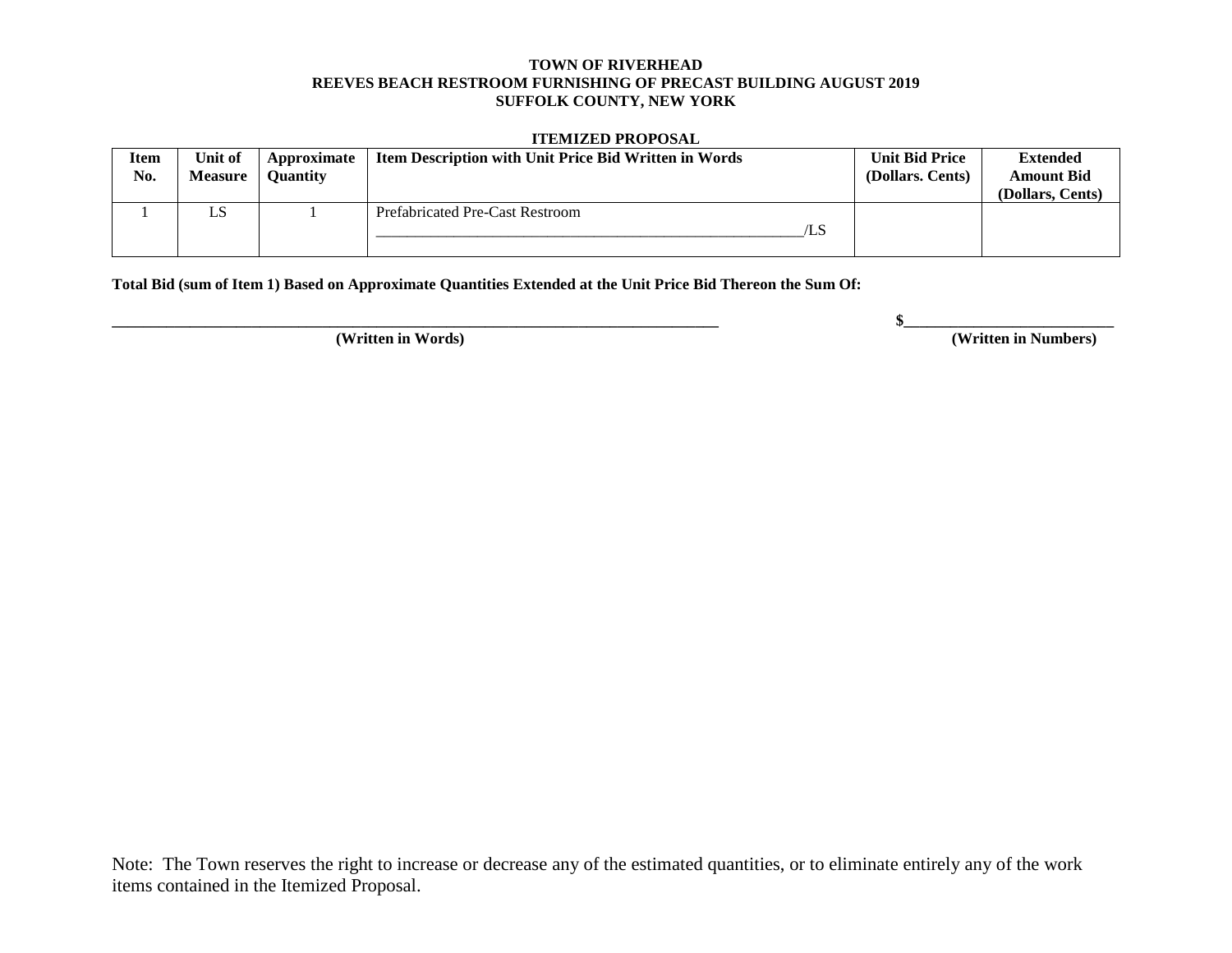## **NON-COLLUSIVE CERTIFICATE**

#### (MUST BE COMPLETED. SIGNED. NOTARIZED AND RETURNED WITH BID)

UNDER PENALTIES OF PERJURY:

(bidder), being duly sworn, deposes and says:

- A) This bid or proposal has been independently arrived at without collusion with any other bidder or with any competitor or potential competitor;
- B) This bid or proposal has not knowingly been disclosed, prior to the opening of bids or proposals for this project, to any other bidder, competitor, or potential competitor;
- C) No attempt has been made or will be made to induce any other person, partnership, or corporation to submit or not to submit a bid or proposal;
- D) The person signing this bid or proposal certifies that he has been fully informed regarding the accuracy of the statements contained in this certification, and under penalties of perjury, affirms the truth thereof, such penalties being applicable to the bidder as the person signing on its behalf; and
- E) That the attached hereto (if a corporate bidder) is a certified copy of a resolution authorizing the execution of this certificate by the signatory of this bid or proposal on behalf of the corporate bidder.

\_\_\_\_\_\_\_\_\_\_\_\_\_\_\_\_\_\_\_\_\_\_\_\_\_\_\_\_\_\_\_\_\_\_\_\_\_\_\_\_\_\_\_\_\_\_\_\_\_\_\_\_\_\_\_\_\_\_\_\_\_\_\_

Corporation:

(PRINT CORPORATION NAME)

By:

(SIGNATURE) (TITLE)

Address: \_\_\_\_\_\_\_\_\_\_\_\_\_\_\_\_\_\_\_\_\_\_\_\_\_\_\_\_\_\_\_\_\_\_\_\_\_\_\_\_\_\_\_\_\_\_\_\_\_\_\_\_\_\_\_

Sworn to before me this

day of  $\sim$  , 2019

Notary Public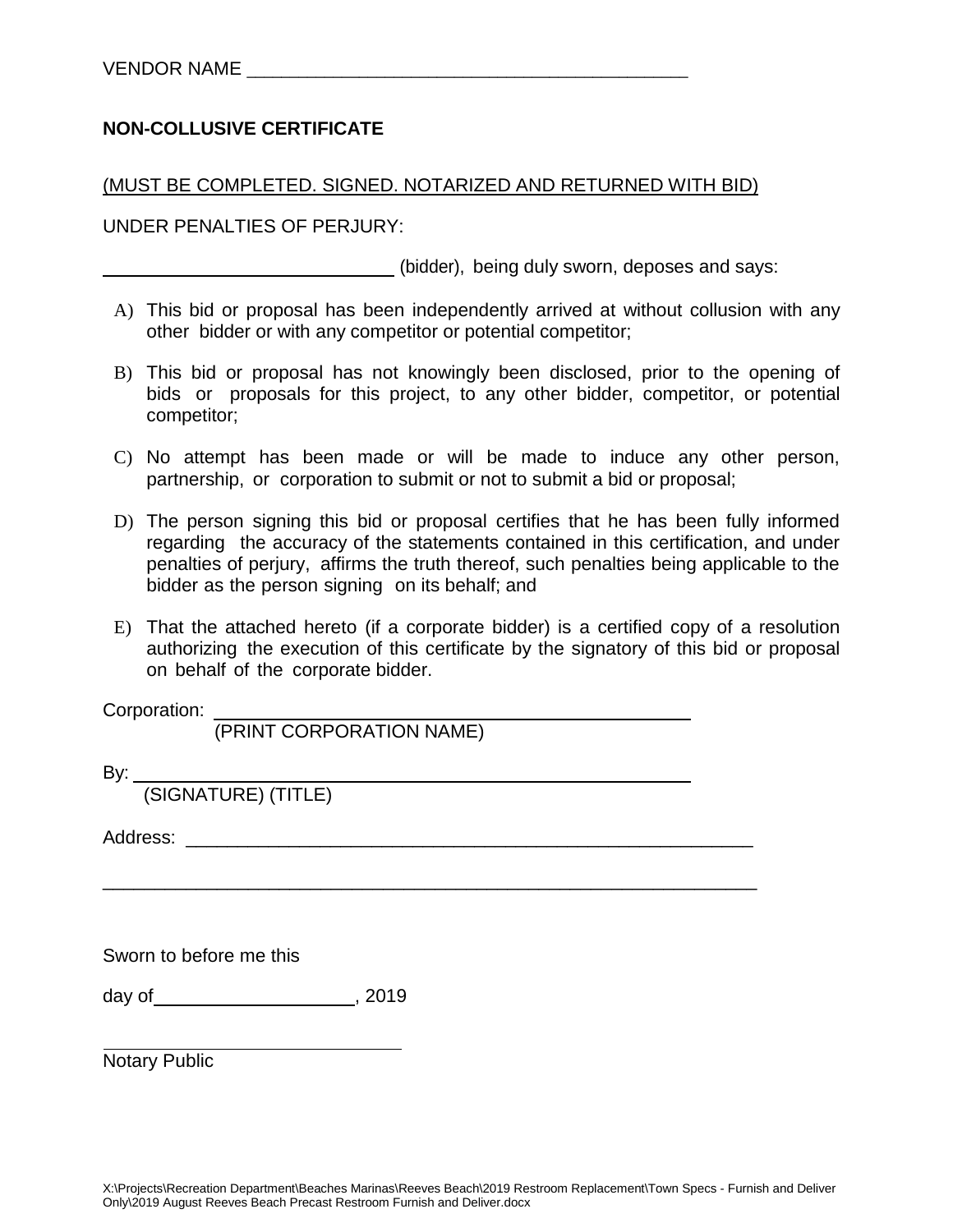I/WE FULLY UNDERSTAND THAT THE ACCEPTANCE OF THIS BID IS SUBJECT TO THE PROVISIONS OF SECTION 103A AND 103B OF THE GENERAL MUNICIPAL LAW.

| DATE: _______________________                        |  |
|------------------------------------------------------|--|
| SIGNATURE OF AGENT/DEALER: CONTRACT OF AGENT/DEALER: |  |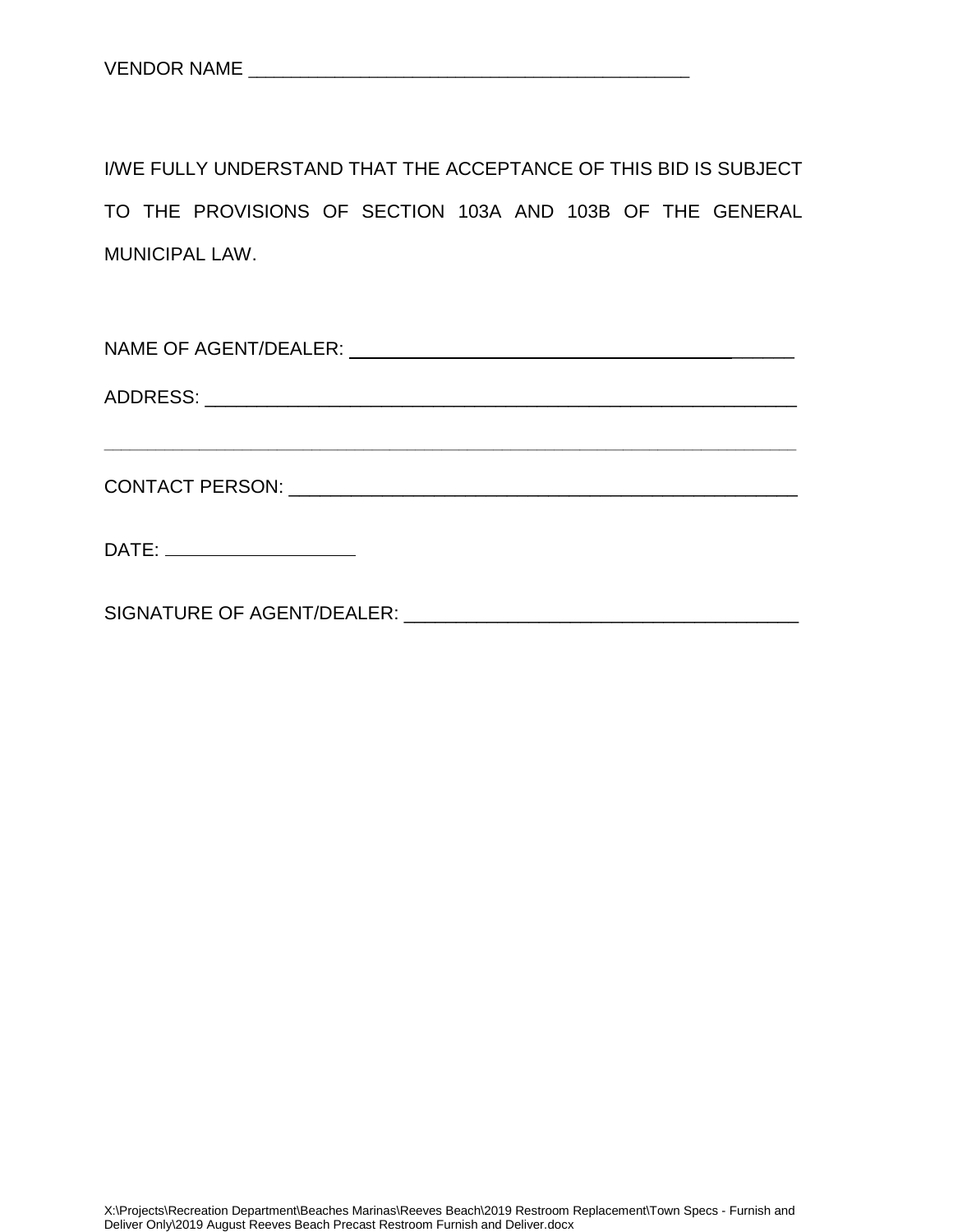## **IRAN DIVESTMENT ACT CERTIFICATION**

As a result of the Iran Divestment Act of 2012 (Act), Chapter 1 of the 2012 Laws of New York, a new provision has been added to the State Finance Law (SFL), § 165-a, effective April 12, 2012. Under the Act, the Commissioner of the Office of General Services (OGS) will be developing a list (prohibited entities list) of "persons" who are engaged in "investment activities in Iran" (both are defined terms in the law). Pursuant to SFL § 165-a(3)(b), the initial list is expected to be issued no later than 120 days after the Act's effective date, at which time it will be posted on the OGS website.

By submitting a bid in response to this solicitation or by assuming the responsibility of a Contract awarded hereunder, Bidder/Bidder/contractor (or any assignee) certifies that once the prohibited entities list is posted on the OGS website, it will not utilize on such Contract any subbidder/contractor that is identified on the prohibited entities list.

Additionally, Bidder/Bidder/contractor is advised that once the list is posted on the OGS website, any Bidder/contractor seeking to renew or extend a Contract or assume the responsibility of a Contract awarded in response to the solicitation, must certify at the time the Contract is renewed, extended or assigned that it is not included on the prohibited entities list.

During the term of the Contract, should the TOWN OF RIVERHEAD receive information that a person is in violation of the above-referenced certification, the TOWN OF RIVERHEAD will offer the person an opportunity to respond. If the person fails to demonstrate that it has ceased its engagement in the investment which is in violation of the Act within 90 days after the determination of such violation, then the TOWN OF RIVERHEAD shall take such action as may be appropriate including, but not limited to, imposing sanctions, seeking compliance, recovering damages, or declaring the Bidder/contractor in default.

The TOWN OF RIVERHEAD reserves the right to reject any bid or request for assignment for an entity that appears on the prohibited entities list prior to the award of a contract, and to pursue a responsibility review with respect to any entity that is awarded a contract and appears on the prohibited entities list after contract award.

| Signature: Management Communication of the Signature: |
|-------------------------------------------------------|
| Print Name:                                           |
| Title: ___________________________                    |
| Company Name: Company Name:                           |
| Date:                                                 |

X:\Projects\Recreation Department\Beaches Marinas\Reeves Beach\2019 Restroom Replacement\Town Specs - Furnish and Deliver Only\2019 August Reeves Beach Precast Restroom Furnish and Deliver.docx